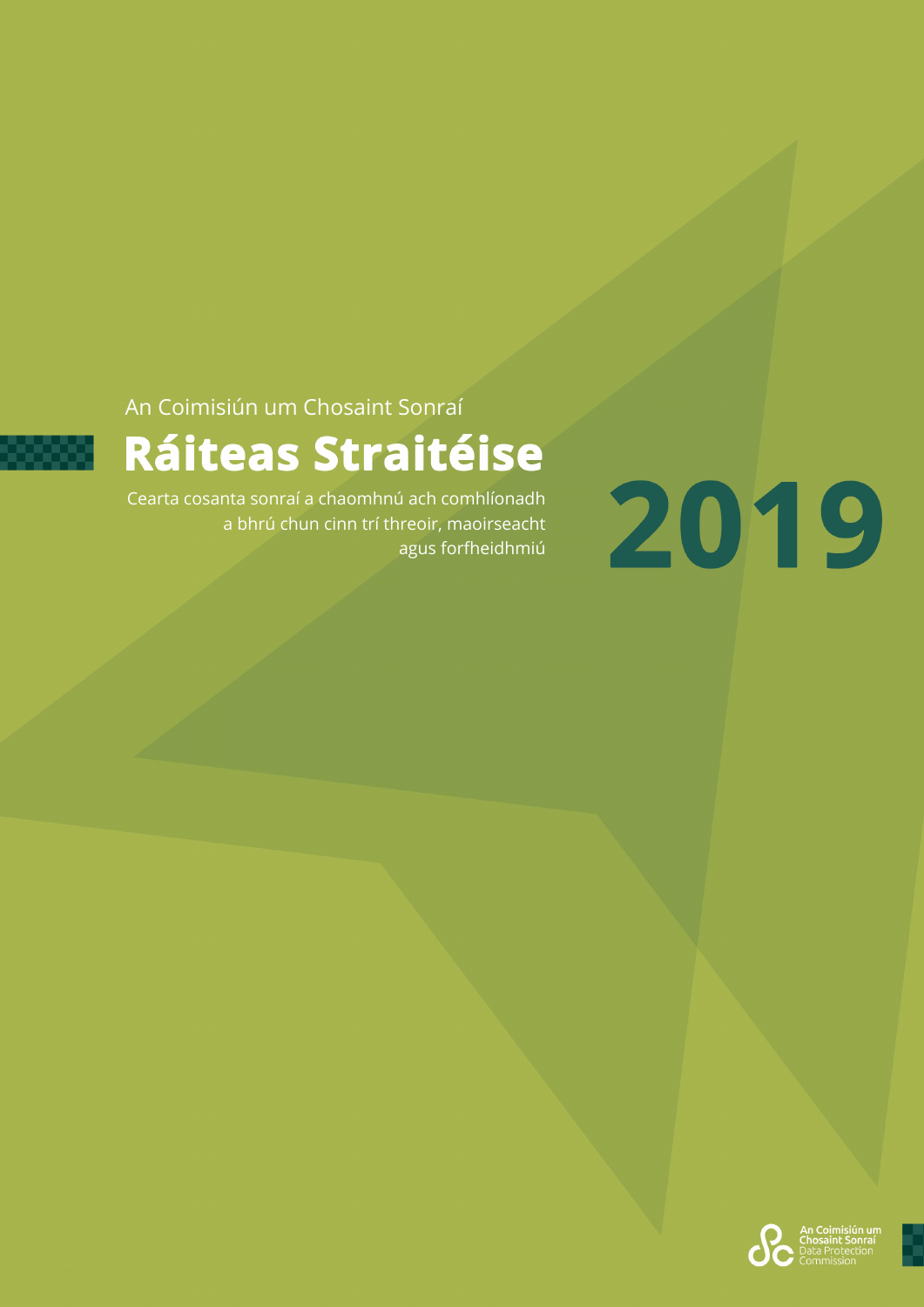

# **Brollach ón gCoimisinéir um Chosaint Sonraí**

Tá áthas orm Ráiteas Straitéise an Coimisiún um Chosaint Sonraí don bhliain 2019 a chur i láthair. Leagtar amach sa Ráiteas seo na príomhchuspóirí atá againn don chéad bhliain féilire iomlán ina ndéanfar gníomhaíocht rialála faoin Rialachán Ginearálta maidir le Cosaint Sonraí.

Is é an toradh atá ar chóras dlí nua an Aontais Eorpaigh um chosaint sonraí go n-athraítear an scéal ó bhonn do gach údarás cosanta sonraí san Aontas. In Éirinn, cuireadh comhlacht reachtúil nua ar a dtugtar an Coimisiún um Chosaint Sonraí in áit Oifig an Choimisinéara Cosanta Sonraí, a bunaíodh faoin Acht um Chosaint Sonraí, 1988. Is é an Coimisiún an t-údarás maoirseachta faoi chóras dlí nua an Aontais um chosaint sonraí. Ní hé amháin go bhfuil mórdhualgais nua air, ach tá mórchumhachtaí nua ag an gCoimisiún agus tá an cumas aige torthaí éifeachtacha a bhaint amach maidir le caighdeáin chosanta sonraí a ardú freisin. Cuid dár ngnáthghníomhaíocht is ea dul i mbun comhar níos dlúithe lenár macasamhlacha san Aontas, agus glacaimid páirt i gcruinnithe iomlánacha an Bhoird Eorpaigh um Chosaint Sonraí sa Bhruiséil gach mí chun tacú leis sin.

Dhíríomar ar athstruchtúrú straitéiseach eagrúcháin arís eile le linn na bliana 2018. Dhíríomar ar fhostaithe nua a earcú freisin agus mhéadaigh ár líon foirne go 133 dhuine, a chuimsíonn imscrúdaitheoirí, dlíodóirí, teicneolaithe, bainisteoirí agus gairmithe cumarsáide ar speisialtóirí ina réimse féin iad. Tháinig méadú ar an líon ceisteanna teileafóin agus leictreonacha a cuireadh, an líon iarrataí a fuarthas ar chomhairliúchán leis an oifig, an líon ábhar imní a cuireadh in iúl, an líon iarrataí a fuarthas ó na meáin agus an líon fiosrúchán agus imscrúduithe a osclaíodh agus ar oibríodh orthu, agus tá sé mar chuspóir ag an gCoimisiún iad go léir a láimhseáil le cothroime, sármhaitheas agus cúram. Chun é sin a dhéanamh, is gá dúinn leanúint le hinfheistíocht a dhéanamh inár n-oiliúint inmheánach agus inár gcuid próiseas agus nósanna imeachta a bheachtú, mar aon le tuilleadh sainscileanna a earcú chuig ár bhfoireann mhéadaithe. Sa bhliain 2019, gheofar léargas níos fearr ar iarmhairtí an chinnidh a rinne an Ríocht Aontaithe sa bhliain 2016 imeacht ón Aontas Eorpach. Maidir leis sin, leanfaidh an Coimisiún le bheith sofhreagrúil agus airdeallach agus é ag cur na ngeallsealbhóirí uile ar an eolas faoi athruithe ar cheanglais chomhlíonta, go háirithe iad sin a bhaineann le haistrithe sonraí pearsanta.

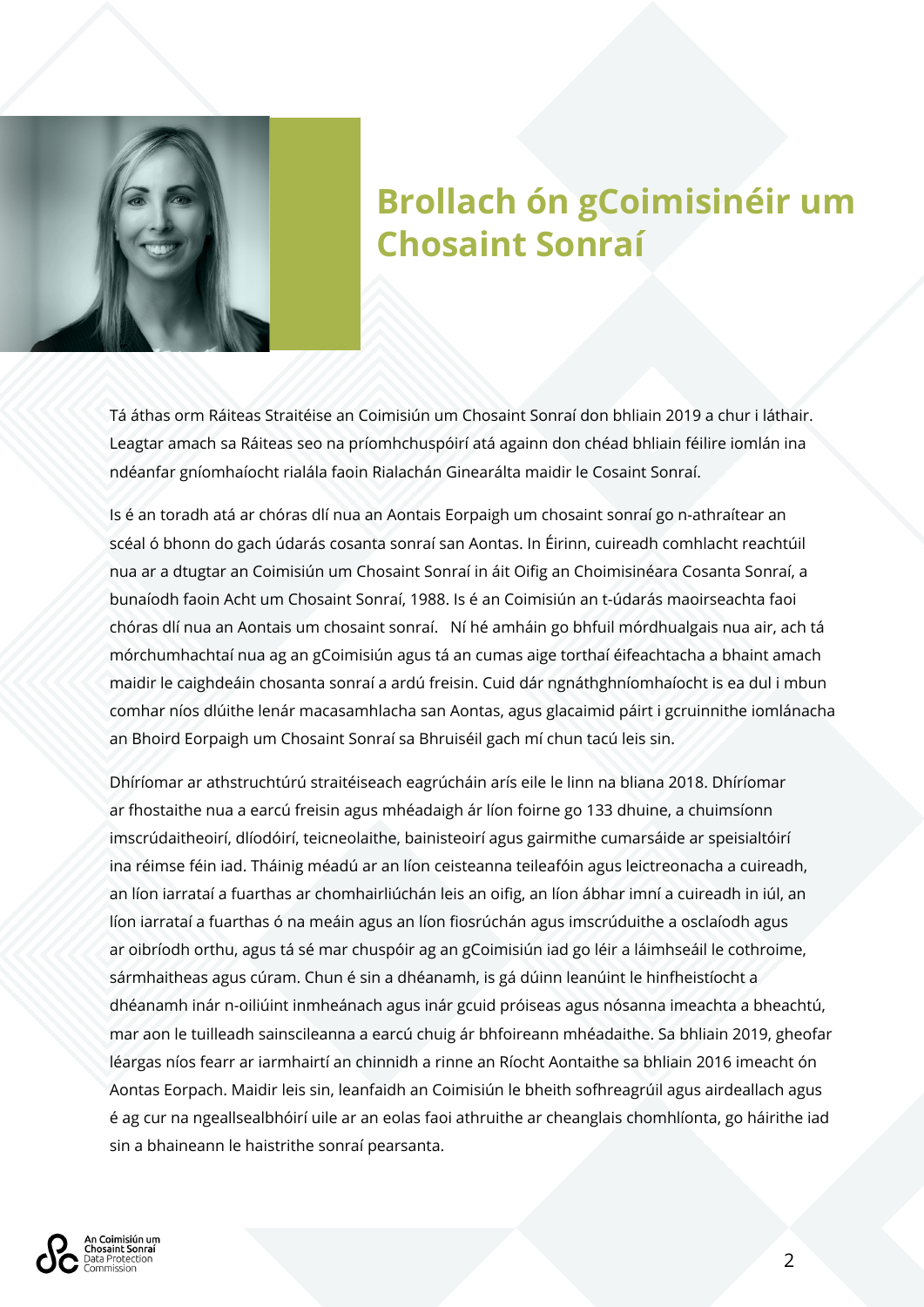Ní bheadh an Coimisiún in ann an bunathrú sin ar fad a bhaint amach gan an infheistíocht shuntasach a rinne an Rialtas ann agus tá sé riachtanach go leanfaí leis an infheistíocht sin ionas gur féidir linn na feidhmeanna atá againn mar rialálaí cosanta sonraí atá dea-chistithe agus neamhspleách agus a bhfuil meas idirnáisiúnta air a chur i gcrích.

Táim ag tnúth le bheith ag obair go dlúth le mo chomhghleacaithe, le geallsealbhóirí agus le mo mhacasamhlacha san Aontas Eorpach – idir na daoine sin atá ann faoi láthair agus na daoine sin a bheidh ann amach anseo – chun cuspóirí na Straitéise seo a bhaint amach agus chun leanúint le seasamh leis na cearta bunúsacha atá ag daoine aonair san Aontas chun cosanta sonraí.

All de

Helen Dixon

Coimisinéir um Chosaint Sonraí

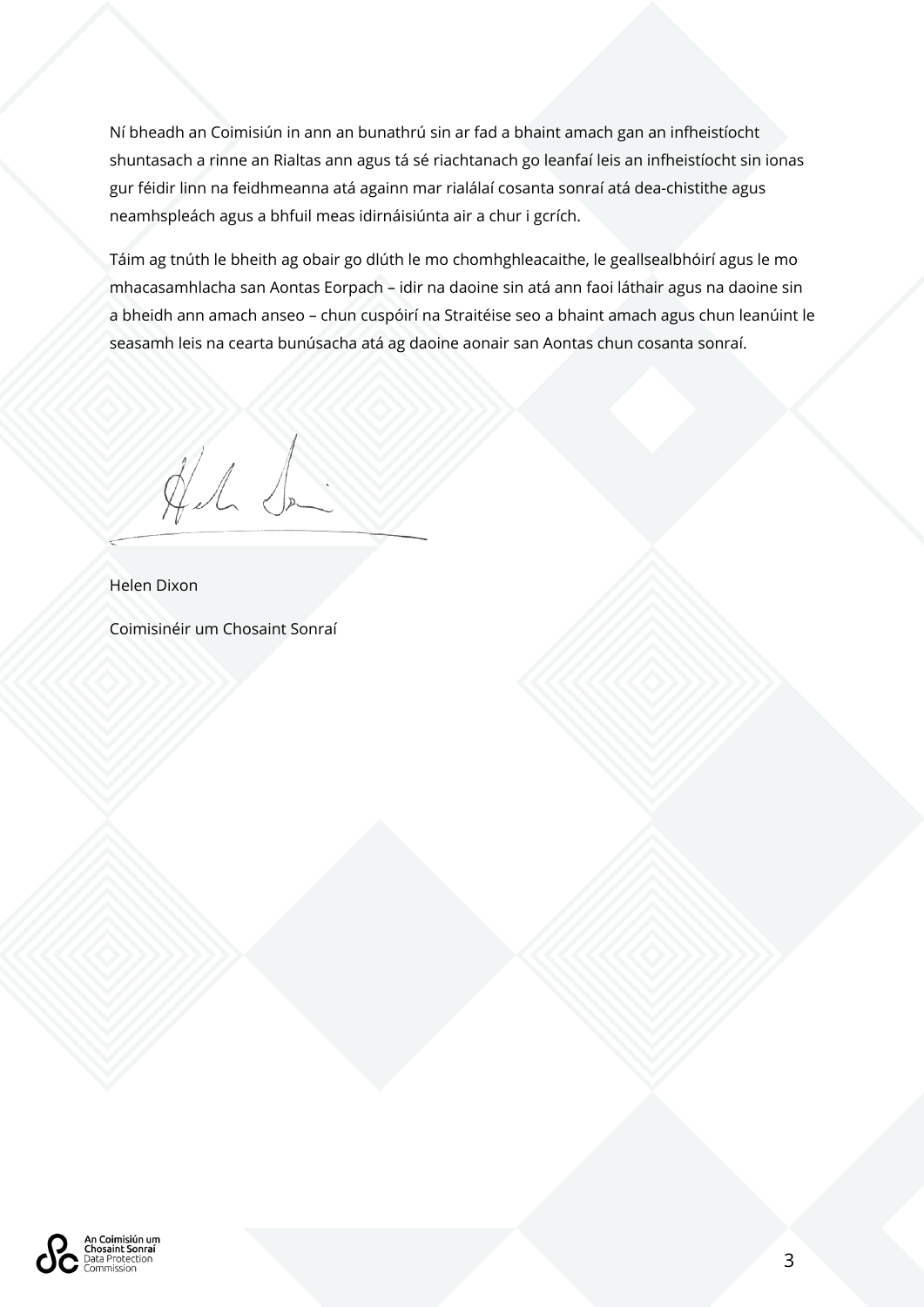## **Réamhrá**

Is é an Coimisiún um Chosaint Sonraí an t-údarás náisiúnta neamhspleách in Éirinn atá freagrach as seasamh leis an gceart bunúsach atá ag daoine aonair<sup>1</sup> san Aontas Eorpach go dtabharfaí cosaint dá sonraí pearsanta. Dá réir sin, is é an Coimisiún an t-údarás maoirseachta in Éirinn atá freagrach as faireachán a dhéanamh ar chur i bhfeidhm an Rialacháin Ghinearálta maidir le Cosaint Sonraí2. Tá feidhmeanna agus cumhachtaí againn freisin i dtaca le creataí rialála eile, lena n-áirítear Rialacháin na hÉireann maidir le Príobháideachas agus Cumarsáid Leictreonach (2011)<sup>3</sup> agus an Treoir ón Aontas Eorpach maidir le Cosaint Sonraí i réimse Fhorfheidhmiú an Dlí<sup>4</sup>. Tá cumhachtaí, dualgais agus feidhmeanna reachtúla an Choimisiúin leagtha síos san Acht um Chosaint Sonraí, 2018, rud lena dtugtar tuilleadh éifeachta don Rialachán Ginearálta agus don Treoir maidir le Cosaint Sonraí i réimse Fhorfheidhmiú an Dlí5.

Cumhdaíodh an tréimhse ón mbliain 2017 go dtí an bhliain 2018 sa Ráiteas Straitéise roimhe ón gCoimisiún um Chosaint Sonraí. Mar a bhí beartaithe, athbhreithníodh an Ráiteas Straitéise sin ag deireadh na bliana 2018 chun meastóireacht a dhéanamh ar an dul chun cinn a rinneamar in aghaidh ár gcuspóirí straitéiseacha agus chun measúnú a dhéanamh ar a ábhartha atá ár misean, ár bhfís agus ár luachanna go fóill.

Idir na blianta 2017 agus 2018, tháinig bunathrú mór chun cinn laistigh den Choimisiún um Chosaint Sonraí mar eagraíocht agus laistigh den tírdhreach a rialálaimid araon. Táthar ag leanúint leis an mbunathrú agus an leis an bhfoghlaim sin sa bhliain 2019, agus sinn ag trasdul chuig ár ról rialála fadtéarmach agus ár dtimpeallacht rialála fhadtéarmach.

#### *Leagtar amach sa doiciméad seo ár Ráiteas Straitéise don bhliain 2019 - tá Straitéis nua don tréimhse 2020 go 2025 á forbairt againn faoi láthair.*

Tar éis dó measúnú a dhéanamh ar an Ráiteas Straitéise roimhe don bhliain 2017-2018 agus breithniú a dhéanamh ar an gcomhthéacs a bhíonn ag athrú go tapa go fóill, tháinig an Coimisiún ar an gconclúid go bhfuil géarghá ann le hanailís chuimsitheach fhairsing a dhéanamh ar a straitéis fhadtéarmach. Úsáidfear an anailís straitéiseach sin chun cabhrú linn a chinntiú gur rud stuama a mbeidh cuspóir leis, seachas rud frithghníomhach, a bheidh sa trasdul chuig ár ról rialála fadtéarmach. Ar deireadh, tabharfar sa straitéis fhadtéarmach treoir dúinn maidir leis an dóigh a gcomhlíonfaimid ár n-oibleagáidí, an dóigh a gcuirfimid ár n-obair reachtúil agus neamhreachtúil in ord tosaíochta agus an dóigh a ndéanfaimid éilimh atá san iomaíocht lena chéile a chothromú go straitéiseach agus sinn ag feidhmiú ár gcumhachtaí rialála ar mhaithe le cearta cosanta sonraí a chosaint a mhéid is féidir do gach duine.

<sup>5 -</sup> Leasaíodh an tAcht um Chosaint Sonraí, 1988, chun críocha áirithe agus foráladh d'achtacháin áirithe eile a leasú agus do nithe gaolmhara leis an Acht um Chosaint Sonraí, 2018, freisin



<sup>1 -</sup> Eascraíonn an ceart seo as Airteagal 8 den Chairt um Chearta Bunúsacha an Aontais Eorpaigh

<sup>2 -</sup> Rialachán (AE) 2016/679 ó Pharlaimint na hEorpa agus ón gComhairle an 27 Aibreán 2016 maidir le daoine nádúrtha a chosaint i ndáil le próiseáil sonraí pearsanta agus maidir le saorghluaiseacht sonraí den sórt sin, agus lena n-aisghairtear Treoir 95/46/CE

<sup>3 -</sup> Ionstraim Reachtúil Uimh. 336/2011 - Rialacháin na gComhphobal Eorpach (Líonraí agus Seirbhísí Cumarsáide Leictreonaí) (Príobháideachas agus Cumarsáid Leictreonach), 2011

<sup>4 -</sup> Treoir (AE) 2016/680 ó Pharlaimint na hEorpa agus ón gComhairle an 27 Aibreán 2016 maidir le daoine nádúrtha a chosaint i ndáil le sonraí pearsanta a phróiseáil ag údaráis inniúla chun cionta coiriúla a chosc, a imscrúdú, a bhrath nó a ionchúiseamh nó chun pionóis choiriúla a fhorghníomhú, agus saorghluaiseacht sonraí den sórt sin, agus lena n-aisghairtear Cinneadh Réime 2008/977/CGB ón gComhairle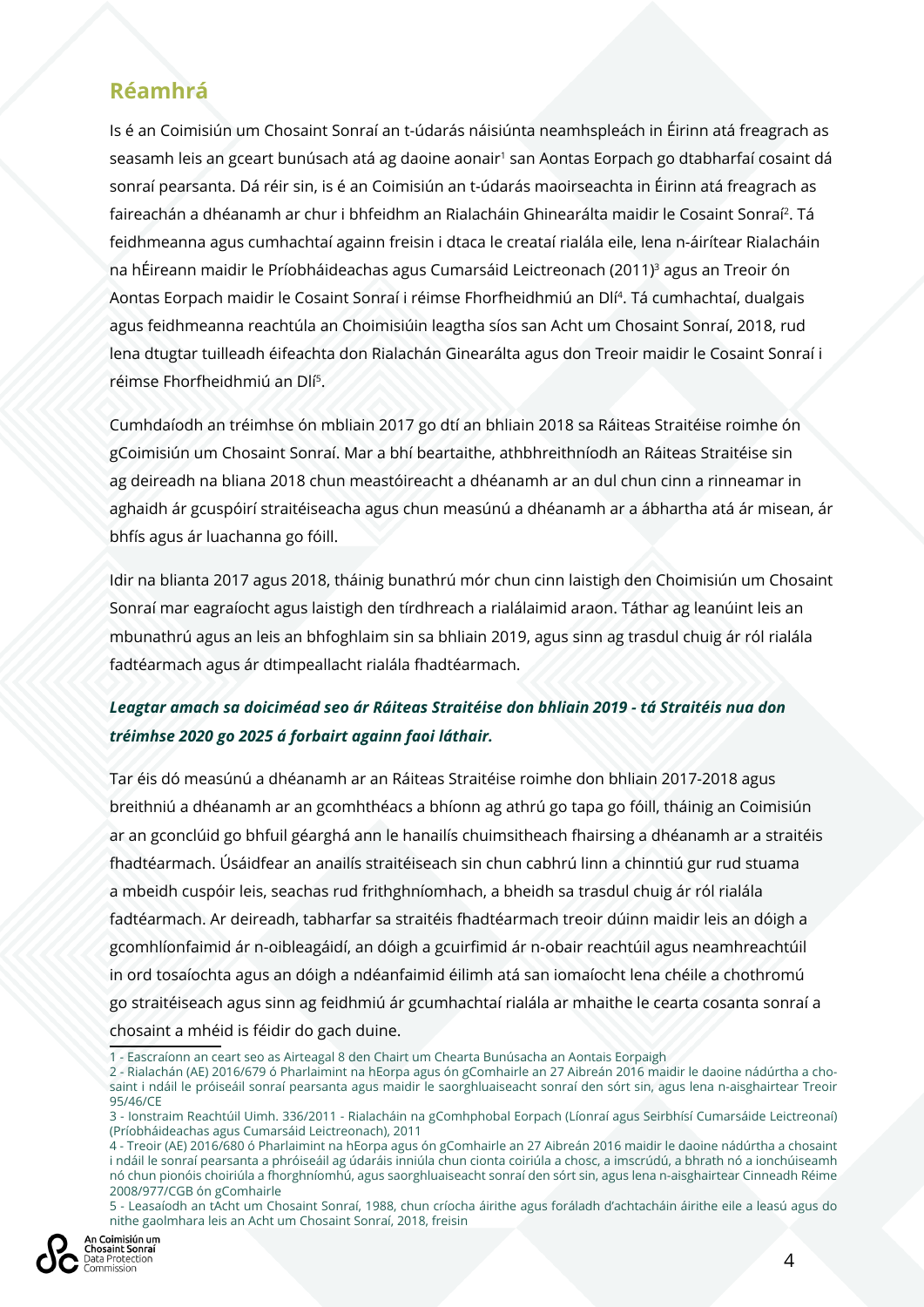Má tá ár straitéis fhadtéarmach chun bheith éifeachtach, is gá tuairimí ár ngeallsealbhóirí seachtracha éagsúla, an rannchuidiú ó shaineolaithe ábhartha agus dearcthaí na ndaoine aonair a bhféachaimid le seasamh lena gcearta cosanta sonraí a chur san áireamh freisin san anailís agus sa mhachnamh straitéiseach a dhéanfar. Dá bhrí sin, is gá próiseas comhairliúcháin fairsing atá atriallach agus trédhearcach a bheith ina chuid lárnach den anailís agus den bhreithniú a dhéanfaimid ar ár straitéis sheasmhach agus de na tátail a bhainfear aisti.

Inár straitéis deiridh, leanfar le saoránaigh a chur i gcroílár an bhealaigh ina gcuireann an Coimisiún a fheidhmeanna reachtúla i gcrích. Ina theannta sin, leagfar amach na tosaíochtaí rialála atá ag an gCoimisiún agus tabharfar léargas agus cinnteacht níos fearr d'eagraíochtaí agus do dhaoine aonair ar an dóigh a bhfuil sé beartaithe ag an gCoimisiún rialáil a dhéanamh.

Cuirfear an anailís straitéiseach chuimsitheach agus an comhairliúchán poiblí fairsing sin i gcrích le linn na bliana 2019. Is é a thiocfaidh as an obair sin ná Straitéis Rialála ón gCoimisiún a meastar go mbeidh sí i bhfeidhm ar feadh tréimhse cúig bliana. Idir an dá linn, is ábhartha go fóill atá misean, fís, luachanna agus cuspóirí straitéiseacha reatha an Choimisiúin, mar atá leagtha amach sa Ráiteas Straitéise don bhliain 2017-2018. Tríd an Ráiteas Straitéise roimhe don bhliain 2017-2018 a leathnú agus a oiriúnú, beidh an Coimisiún in ann leanúint le foghlaim ón tréimhse trasdula reatha seo maidir leis na cinntí agus na roghanna straitéiseacha a bheidh orainn a dhéanamh amach anseo.

Dá bhrí sin, leantar sa Ráiteas Straitéise seo don bhliain 2019 lena bhfuil sa Straitéis don bhliain 2017-2018, agus athruithe agus nuashonruithe á ndéanamh uirthi de réir mar is cuí.

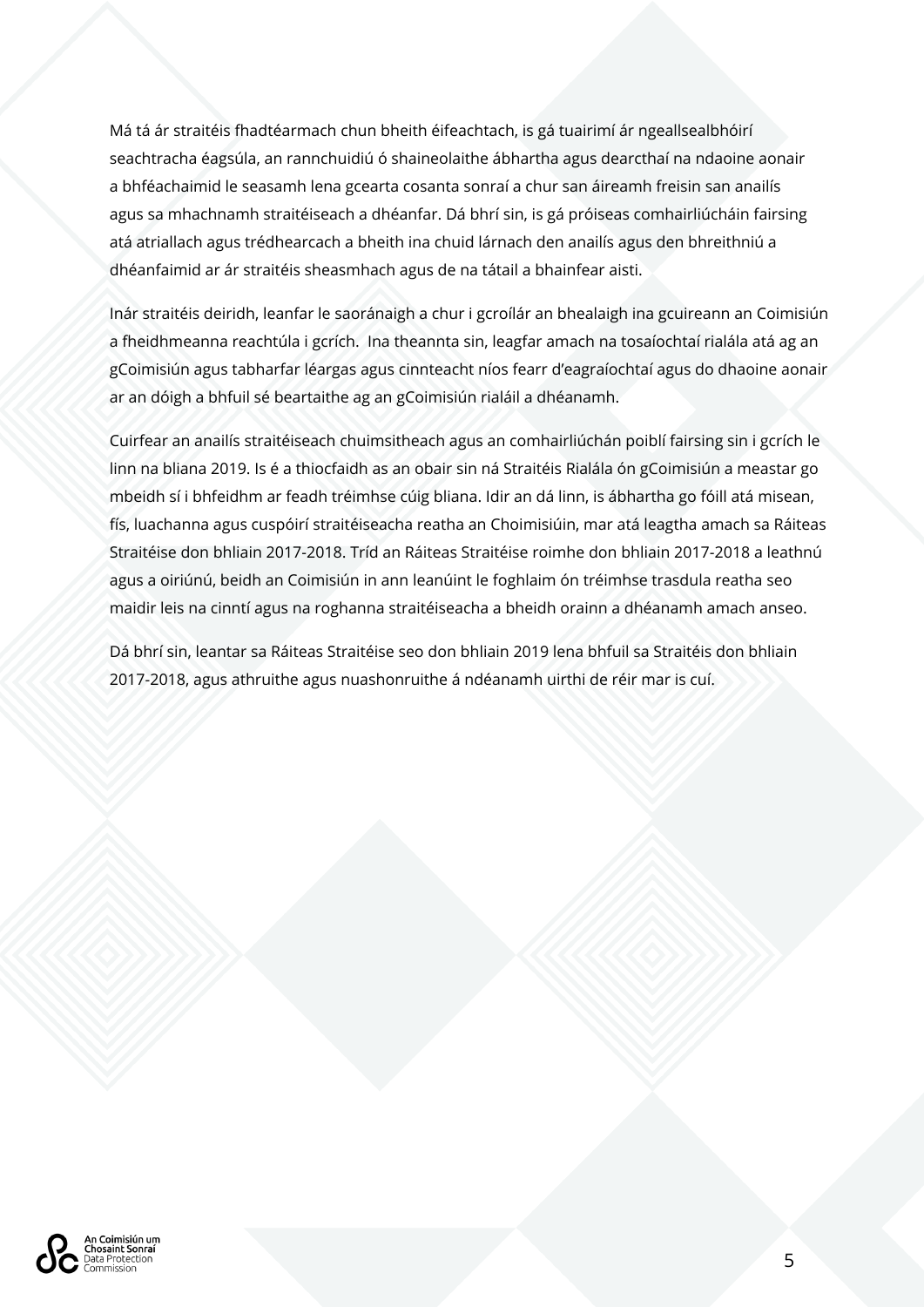### **Comhthéacs**

#### **Na nithe a dhéanaimid sa Choimisiún um Chosaint Sonraí**

Tá sainchúram ilchisealach an-leathan ar an gCoimisiún um Chosaint Sonraí agus cuimsíonn sé an raon feidhmeanna maoirseachta, comhairleacha, forfheidhmiúcháin agus méadaithe feasachta atá aige. Cuimsíonn sé freisin an obair a dhéanann an Coimisiún maidir le faireachán a dhéanamh ar chomhlíonadh gach cineáil eagraíochta atá lonnaithe in Éirinn agus sonraí pearsanta á bpróiseáil acu i gcomhthéacs náisiúnta agus idirnáisiúnta araon<sup>6</sup>. Tá ár gcuid cúraimí agus gníomhaíochtaí faoin Rialachán Ginearálta maidir le Cosaint Sonraí leagtha amach in Airteagal 57 den Rialachán Ginearálta agus tá ár gcuid feidhmeanna sonraithe Éireannach tuilleadh in alt 12 den Acht um Chosaint Sonraí, 2018. Chomh maith leis sin, tá feidhmeanna sonracha agus cumhachtaí forfheidhmiúcháin sonracha ag an gCoimisiún faoi Rialacháin na hÉireann maidir le Príobháideachas agus Cumarsáid Leictreonach (I.R. Uimh. 336 de 2011). Tá feidhmeanna rialála ag ComReg, agus tá freagrachtaí rialála air, faoin Ionstraim Reachtúil sin freisin. Ina theannta sin, tá feidhmeanna ag an gCoimisiún faoin Treoir maidir le Cosaint Sonraí i réimse Fhorfheidhmiú an Dlí, mar atá trasuite san Acht um Chosaint Sonraí, 2018. Mar aon leis an reachtaíocht shonrach um chosaint sonraí, tá thart ar 20 píosa reachtaíochta eile ann lena bpléitear le próiseáil sonraí pearsanta. Cumhdaítear leo sin roinnt réimsí earnála éagsúla ar ina leith nach mór don Choimisiún an fheidhm maoirseachta atá leagtha air faoin reachtaíocht a chur i gcrích.

I measc cúraimí eile, láimhseálann an Coimisiún gearáin a fhaightear ó dhaoine aonair<sup>7</sup> agus scrúdaíonn sé fógraí faoi sháruithe sonraí pearsanta<sup>8</sup> a fhaightear ó rialaitheoirí sonraí<sup>9</sup>, agus leas á bhaint againn as ár gcumhachtaí reachtúla. Seolann an Coimisiún fiosrúcháin agus imscrúduithe ar sháruithe féideartha ar an reachtaíocht um chosaint sonraí, lena n-áirítear fiosrúcháin reachtúla a thosaíonn an Coimisiún dá thoil féin<sup>10</sup>, agus déanann sé gníomhaíocht forfheidhmiúcháin nuair is gá.

Mar chuid den ról atá aige maidir le seasamh go réamhghníomhach leis na cearta cosanta sonraí atá ag daoine aonair, déanann an Coimisiún measúnú freisin ar chosaint sonraí pearsanta agus ar na rioscaí do chosaint sonraí pearsanta i raon eagraíochtaí earnála poiblí agus príobháidí trí dhul i mbun comhairliúcháin agus teagmhála leis na heagraíochtaí sin a phróiseálann sonraí pearsanta. Áirítear leis an obair sin na comhairliúcháin a sheoltar i leith measúnuithe tionchair cosanta sonraí ina dtugtar le fios go dtiocfaidh ardriosca iarmhartach<sup>11</sup> as an bpróiseáil atá beartaithe ag an eagraíocht lena mbaineann. Sna cásanna sin, féachaimid le comhairle a thabhairt d'eagraíochtaí maidir le conas is féidir leo na rioscaí sin a mhaolú tuilleadh agus dul chun cinn nuálaíochta agus teicneolaíochta a shaothrú ag an am céanna. Téann Ranna Rialtais i gcomhairle linn freisin agus na reachtaíocht a bhaineann le próiseáil sonraí pearsanta á hullmhú acu<sup>12</sup>.

<sup>6 -</sup> Leagtar raon feidhme críochach an Rialacháin Ghinearálta maidir le Cosaint Sonraí amach in Airteagal 3 den Rialachán Ginearálta

<sup>7 -</sup> Airteagal 57(1)(f) den Rialachán Ginearálta maidir le Cosaint Sonraí; ailt 109 agus 122 den Acht um Chosaint Sonraí, 2018 8 - Airteagal 33 den Rialachán Ginearálta maidir le Cosaint Sonraí

<sup>9 -</sup> Airteagal 4(7) den Rialachán Ginearálta maidir le Cosaint Sonraí

<sup>10 -</sup> Ailt 110 agus 123 den Acht um Chosaint Sonraí, 2018

<sup>11 -</sup> Airteagal 36(1) den Rialachán Ginearálta maidir le Cosaint Sonraí

<sup>12 -</sup> Airteagal 36(4) den Rialachán Ginearálta maidir le Cosaint Sonraí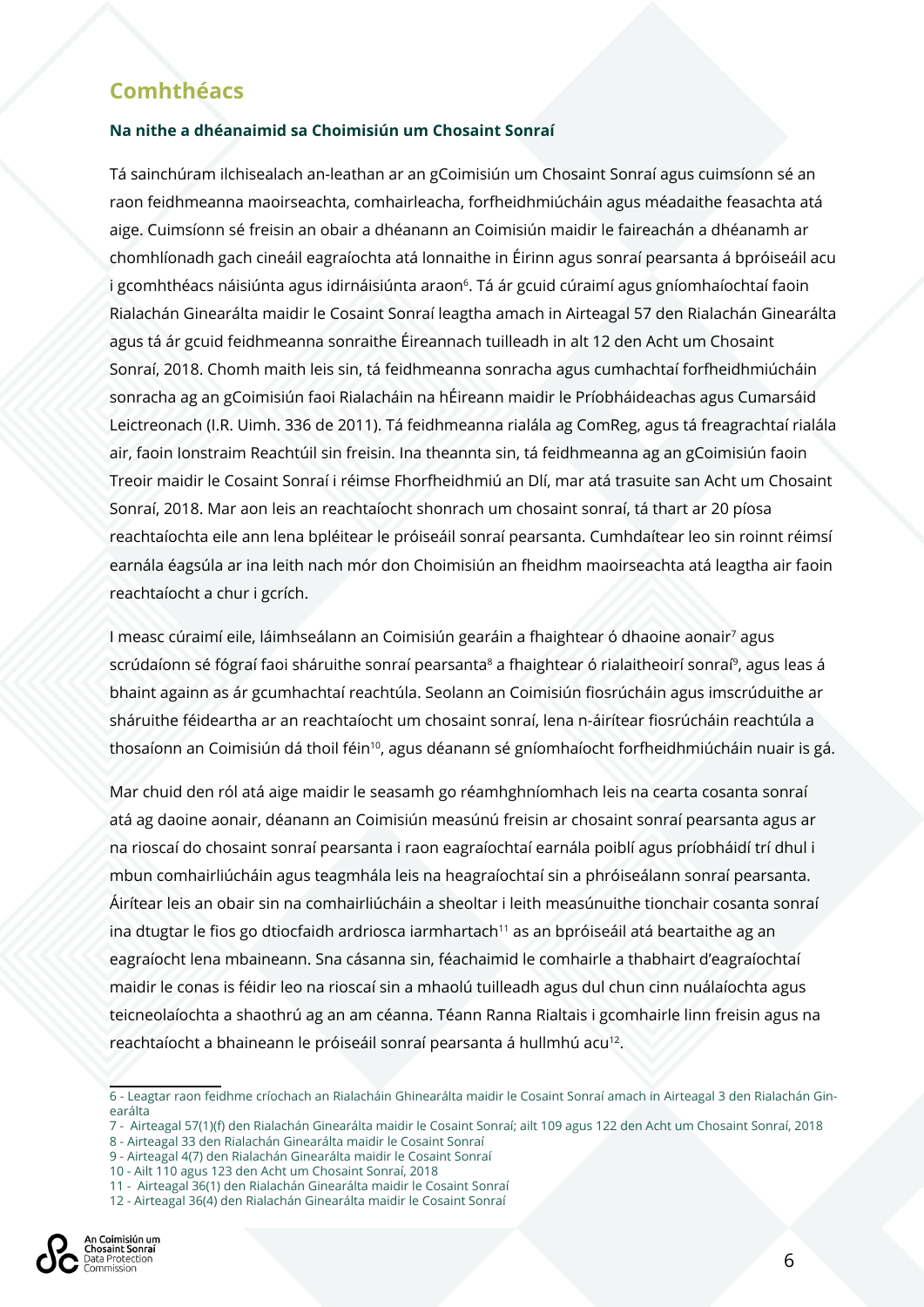Déanann an Coimisiún iarracht feasacht mhéadaithe ar oibleagáidí cosanta sonraí, agus comhlíonadh méadaithe oibleagáidí cosanta sonraí, a chothú trí threoir ar ardchaighdeán a fhoilsiú, trí dhul i mbun teagmháil réamhghníomhach le heagraíochtaí earnála poiblí agus príobháidí agus, ar deireadh, trí ghníomhaíocht forfheidhmiúcháin a dhéanamh nuair is gá. Cothaíonn an Coimisiún an fheasacht atá ag daoine aonair ar a gcearta cosanta sonraí freisin. Sa bhliain 2019, díreofar go sonrach ar chur leis na leibhéil tuisceana agus feasachta atá ag leanaí in Éirinn ar a gcearta agus leis na leibhéil tuisceana agus feasachta atá ag na geallsealbhóirí uile ar na cearta atá ag leanaí agus ar na cosaintí sonracha a bhfuil feidhm acu agus sonraí pearsanta leanaí á bpróiseáil.

Mar cheann de na húdaráis mhaoirseachta cosanta sonraí san Aontas Eorpach, tá an Coimisiún um Chosaint Sonraí ina bhall den Bhord Eorpach um Chosaint Sonraí<sup>13</sup>, a chinntíonn cur i bhfeidhm comhsheasmhach an Rialacháin Ghinearálta maidir le Cosaint Sonraí ar fud an Aontais14. Mar chuid de rannpháirtíocht ghníomhach an Choimisiúin sa Bhord Eorpach, ullmhaíonn baill foirne an Choimisiúin do níos mó ná 80 cruinniú sa Bhruiséil gach bliain agus freastalaíonn siad ar na cruinnithe sin i bpearsa. Comhlíonann an Coimisiún na ceangaltais atá air gníomhú mar rapóirtéir agus mar chomhrapóirtéir do threoirlínte agus seasaimh bheartais áirithe ón mBord Eorpach freisin. Faoin Rialachán Ginearálta, oibríonn an Coimisiún i gcomhar le húdaráis eile chosanta sonraí ar nithe a bhaineann le léiriú dlíthiúil agus ar chásanna sonracha agus gníomhaíonn sé mar phríomhúdarás maoirseachta15 ar leibhéal an Aontais Eorpaigh d'eagraíochtaí a bhfuil a bpríomhbhunaíocht san Aontas16 lonnaithe in Éirinn.

Sa bhliain 2019, scrúdóimid an cur chuige a ghlacaimid i leith ár gcuid gníomhaíochtaí agus feidhmeanna uile mar chuid den anailís a dhéanfaimid ar Straitéis Rialála fhadtéarmach an Choimisiúin. Is é sin le rá, déanfaimid anailís agus iniúchadh ar na nithe a dhéanaimid agus ar an dóigh a ndéanaimid iad, lena n-áirítear na gnéithe éigeantacha agus lánroghnacha uile dár gcuid oibre, agus tiocfaimid ar chonclúidí ina leith. Lorgóimid tuairimí ar na ceisteanna sin le linn ár gcomhairliúcháin phoiblí ar an straitéis nua.

#### **Creat Dlíthiúil Nua an Aontais Eorpaigh um Chosaint Sonraí**

Tháinig creat dlíthiúil nua an Aontais Eorpaigh um chosaint sonraí i bhfeidhm an 25 Bealtaine 2018, agus cód nua-aimseartha atá níos oiriúnaí don timpeallacht teicneolaíochta a bhíonn ag athrú á chur in áit na Treorach um Chosaint Sonraí, 199517, dá bharr. Is é atá sa chreat nua ná an Rialachán Ginearálta maidir le Cosaint Sonraí agus an Treoir maidir le Cosaint Sonraí i réimse Fhorfheidhmiú an Dlí, a bhaineann le próiseáil sonraí pearsanta i gcomhthéacs fhorfheidhmiú an dlí.

Feabhsaítear leis an Rialachán Ginearálta na cearta cosanta sonraí atá ag daoine aonair, agus

<sup>17 -</sup> Treoir 95/46/CE ó Pharlaimint na hEorpa agus ón gComhairle an 24 Deireadh Fómhair 1995 maidir le daoine nádúrtha a chosaint i ndáil le próiseáil sonraí pearsanta agus maidir le saorghluaiseacht sonraí den sórt sin



<sup>13 -</sup> Airteagal 68 den Rialachán Ginearálta maidir le Cosaint Sonraí

<sup>14 -</sup> Airteagal 70 den Rialachán Ginearálta maidir le Cosaint Sonraí

<sup>15 -</sup> Airteagal 56 den Rialachán Ginearálta maidir le Cosaint Sonraí

<sup>16 -</sup> Airteagal 4(16) den Rialachán Ginearálta maidir le Cosaint Sonraí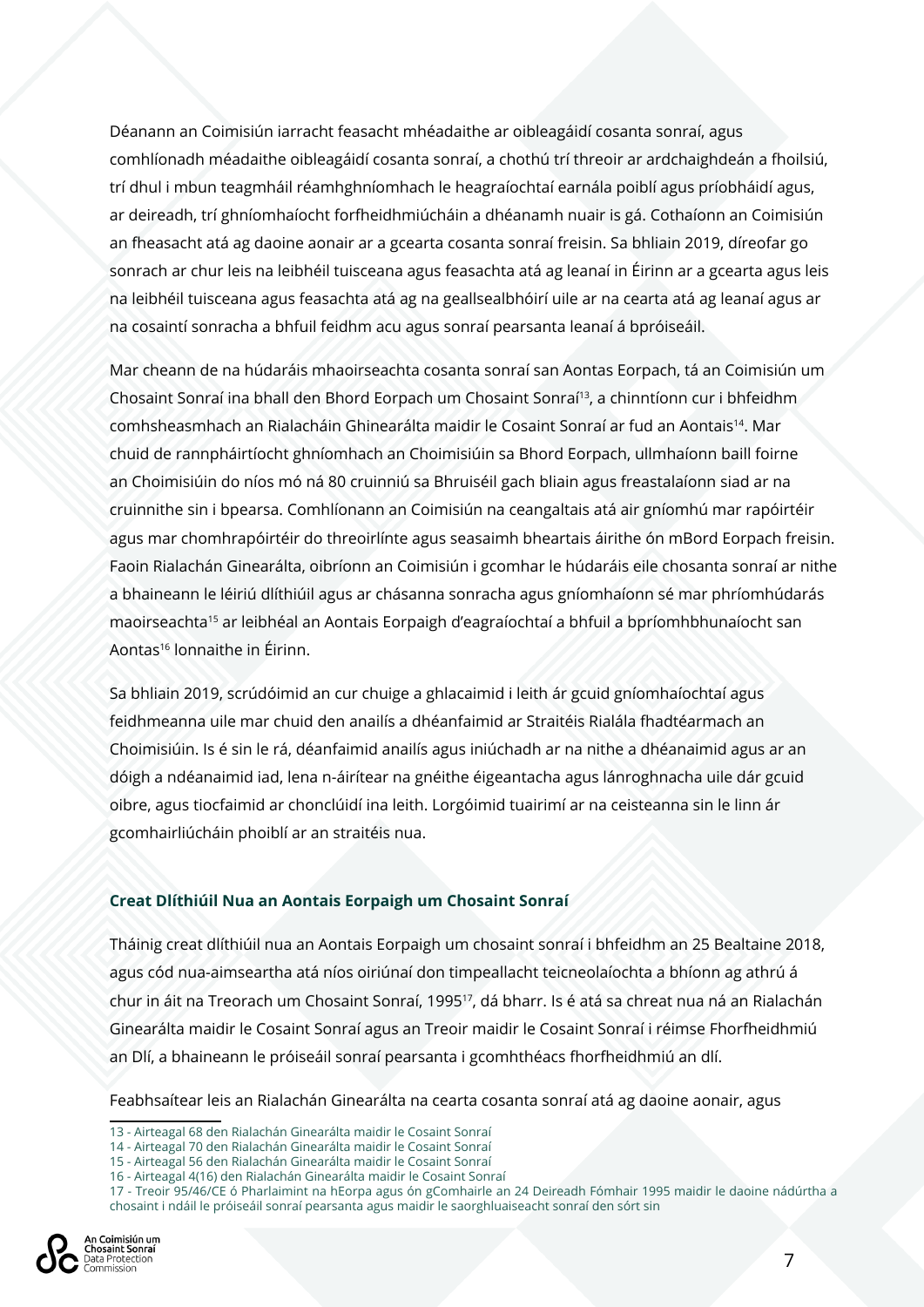tuilleadh smachta á thabhairt dóibh ar an dóigh a ndéanann eagraíochtaí a sonraí pearsanta a bhailiú agus a phróiseáil. Méadaítear go han-suntasach leis an Rialachán freisin na hoibleagáidí atá ar eagraíochtaí a phróiseálann sonraí pearsanta, áit a gceanglaítear orthu leibhéil mhéadaithe chuntasachta agus trédhearcachta a chur i bhfeidhm i leith a n-oibríochtaí próiseála sonraí. Rud suntasach, leathnaítear raon feidhme críochach an Rialacháin Ghinearálta chuig eagraíochtaí atá lonnaithe lasmuigh den Aontas Eorpach freisin in imthosca ina ndéanann siad faireachán ar iompraíocht daoine aonair (i.e. ina mbailíonn siad sonraí pearsanta) laistigh den Aontas nó ina soláthraíonn siad earraí agus seirbhísí do dhaoine aonair laistigh den Aontas. Rud eile a dhéantar leis an Rialachán Ginearálta is ea go dtugtar cumhachtaí i bhfad níos leithne d'údaráis mhaoirseachta cosanta sonraí na mBallstát den Aontas agus go leagtar oibleagáidí i bhfad níos leithne orthu.

Foráiltear leis an Rialachán Ginearálta do chur chuige comhchuí a bheith á ghlacadh ag údaráis mhaoirseachta i leith an creat dlíthiúil nua a léiriú agus a chur chun feidhme, agus leas á bhaint acu as sásraí éagsúla comhair agus comhsheasmhachta<sup>18</sup>. Gníomhaíonn an Coimisiún um Chosaint Sonraí mar phríomhúdarás maoirseachta ar leibhéal an Aontais Eorpaigh i leith cuid mhór de na cuideachtaí teicneolaíochta, Idirlín agus meán sóisialta a bhfuil a gceanncheathrú Eorpach lonnaithe in Éirinn. Fágann sé sin go bhfuil ról an-lárnach ag an gCoimisiún maidir leis na cearta cosanta sonraí atá ag na milliúin duine aonair ar fud an Aontais a chosaint. Faoin sásra ilfhreastail nua a chruthaítear leis an Rialachán Ginearálta, ceanglaítear ar an gCoimisiún aird a thabhairt ar na tuairimí ó údaráis eile mhaoirseachta cosanta sonraí san Aontas, go háirithe de réir mar a thugaimid ár gcinntí ar fhiosrúcháin reachtúla a bhaineann le próiseáil trasteorann chun críche19.

Rinneadh an Treoir maidir le Cosaint Sonraí i réimse Fhorfheidhmiú an Dlí a thrasuí i ndlí na hÉireann an 25 Bealtaine 2018 tráth achtú an Achta um Chosaint Sonraí, 2018. Tá próiseáil sonraí pearsanta chun críocha fhorfheidhmiú an dlí cumhdaithe go leathan i gCuid 5 (ailt 69 go 104) agus i gCaibidil 3 de Chuid 6 (ailt 118 go 128) den Acht. Tá sí cumhdaithe freisin i gcodanna eile den Acht um Chosaint Sonraí, 2018, lena gcumhdaítear an Rialachán Ginearálta maidir le Cosaint Sonraí agus an Treoir maidir le Cosaint Sonraí i réimse Fhorfheidhmiú an Dlí araon.

Tríd is tríd, tá feidhm ag an Treoir maidir le Cosaint Sonraí i réimse Fhorfheidhmiú an Dlí i gcás gur "údarás inniúil" é rialaitheoir sonraí agus go bpróiseáiltear sonraí pearsanta chun cionta coiriúla a chosc, a imscrúdú, a bhrath nó a ionchúiseamh nó chun pionóis choiriúla a fhorghníomhú. Tá feidhmeanna fhorfheidhmiú an dlí ag a lán údarás agus comhlachtaí poiblí faoi chóras dlí na hÉireann. Nuair a bheidh na feidhmeanna sin, agus na feidhmeanna sin amháin, á gcur i gcrích acu, beidh siad cumhdaithe faoin Treoir maidir le Cosaint Sonraí i réimse Fhorfheidhmiú an Dlí. Beidh feidhm ag an Rialachán Ginearálta maidir le Cosaint Sonraí i ngach cás eile.

Ina theannta sin, rinne an Coimisiún Eorpach Rialachán beartaithe nua maidir le Príobháideachas agus Cumarsáid Leictreonach a fhoilsiú i mí Eanáir 2017. Tugtar an Rialachán maidir le

<sup>19 -</sup> Airteagal 4(23) den Rialachán Ginearálta maidir le Cosaint Sonraí



<sup>18 -</sup> Caibidil VII den Rialachán Ginearálta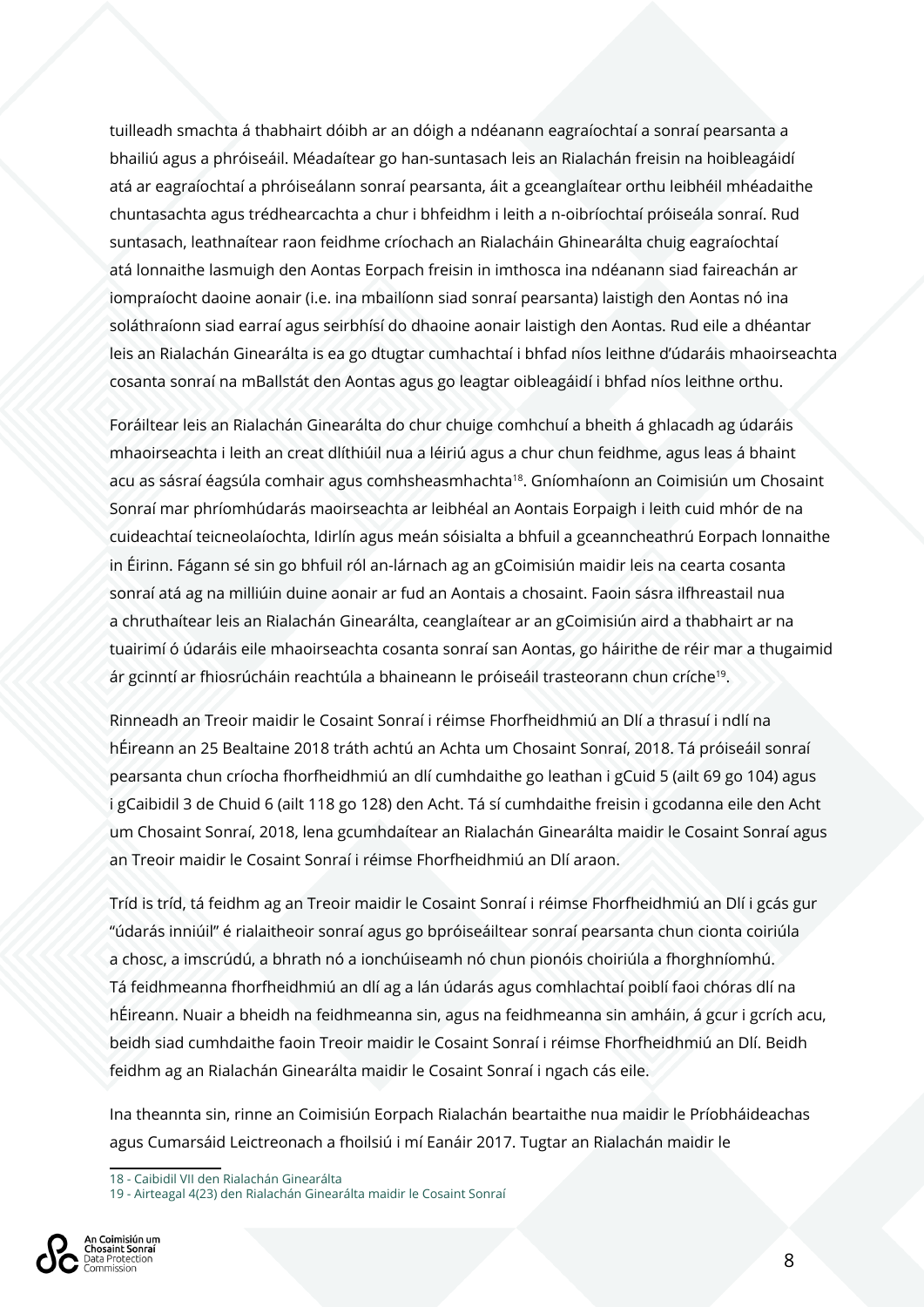r-phríobháideachas air. Beartaítear leis an dréacht-Rialachán maidir le r-phríobháideachas athruithe suntasacha breise a dhéanamh ar an dlí ar mhaithe le feabhas a chur ar shlándáil agus rúndacht na ngníomhaíochtaí ar líne de chuid daoine aonair, lena n-áirítear i dtaca le ríomhphoist agus teachtaireachtaí meandracha a sheoladh thar an Idirlíon. Cé nach bhfuil an téacs den dréacht-Rialachán maidir le r-phríobháideachas comhaontaithe agus nach bhfuil aon dáta socraithe dá thabhairt isteach go fóill, is amhlaidh go mbeidh tionchar ag an Rialachán ar fheidhmeanna na n-údarás náisiúnta maoirseachta cosanta sonraí – an Coimisiún um Chosaint Sonraí ina measc – maidir lena bhfreagrachtaí faireacháin agus forfheidhmiúcháin.

Cé go ndéanann an Coimisiún rialáil faoin gcreat dlíthiúil nua, ní mór dúinn leanúint leis na hAchtanna um Chosaint Sonraí, 1988 agus 2003, a chur i bhfeidhm le linn dúinn gearáin a láimhseáil agus imscrúduithe a bhainistiú ar sháruithe féideartha a bhaineann leis an tréimhse roimh an 25 Bealtaine 2018. Ní mór dúinn déanamh amhlaidh freisin i leith gearáin agus sáruithe a bhaineann le catagóirí próiseála teoranta áirithe eile, is cuma cé acu a rinneadh an phróiseáil sin roimh an 25 Bealtaine 2018 nó ina dhiaidh<sup>20</sup>.

#### **2019 – Bliain an Bhunathraithe agus an Trasdula**

Bliain shuntasach do chosaint sonraí agus don Choimisiún um Chosaint Sonraí araon ba ea an bhliain 2018.

Mar chuid den chreat dlíthiúil úrnua a tugadh isteach i mí na Bealtaine 2018, ghabh an Coimisiún freagrachtaí nua air féin agus ghnóthaigh sé cumhachtaí breise agus, dá bharr sin, tá sé ag tabhairt faoi mhórchlár um bunathrú eagraíochta anois. Mhéadaigh ár líon foirne faoi thart ar 60%, ó thuairim is 80 ball foirne i dtús na bliana 2018 go beagán os cionn 130 ball foirne in situ i dtús na bliana 2019. Cruthaíodh roinnt aonad eagraíochta nua le linn na bliana chun ár bhfreagrachtaí nua don phobal a chur i gcrích, chun maoirseacht a dhéanamh ar oibleagáidí nua amhail fógraí sáraithe agus chun an méid méadaithe cásoibre a bhainistiú. Chuir an Coimisiún an-obair isteach in anailís a dhéanamh ar an dóigh nach mór ár n-oibleagáidí a chur san áireamh inár nósanna imeachta inmheánacha, i mbailchríoch a chur ar an dearadh tosaigh ar an gcóras nua bainistíochta cásanna agus i suíomh Gréasáin nua a sheoladh. D'oibríomar go fairsing freisin lenár gcomhghleacaithe in údaráis eile chosanta sonraí san Aontas Eorpach trí bhíthin Mheitheal Oibre Airteagal 29<sup>21</sup>, rud a ndearnadh an Bord Eorpach um Chosaint Sonraí de ina dhiaidh sin faoin Rialachán Ginearálta maidir le Cosaint Sonraí. Le linn an ghníomhaíocht ullmhúcháin sin ar fad don Rialachán Ginearálta agus na hathruithe sin ar fad a chur i gcrích, coinníodh leanúnachas oibríochtúil ar bun inár ngníomhaíochtaí maoirseachta, comhairleacha agus faisnéise. Mar chuid den obair sin, chuathas i

21 - Bunaíodh Meitheal Oibre Airteagal 29 le Treoir 95/46/CE ón Aontas Eorpach agus bhí sí comhdhéanta d'ionadaithe ón údarás maoirseachta nó ó na húdaráis mhaoirseachta arna ainmniú nó arna n-ainmniú ag gach Ballstát den Aontas. Bhí sí comhdhéanta freisin d'ionadaí

ón údarás nó ó na húdaráis arna bhunú nó arna mbunú d'institiúidí agus comhlachtaí an Chomhphobail agus d'ionadaí ón gCoimisiún Eorpach.



<sup>20 -</sup> Tá na catagóirí próiseála eile sin leagtha amach in alt 8(1)(a) agus (b) den Acht um Chosaint Sonraí, 2018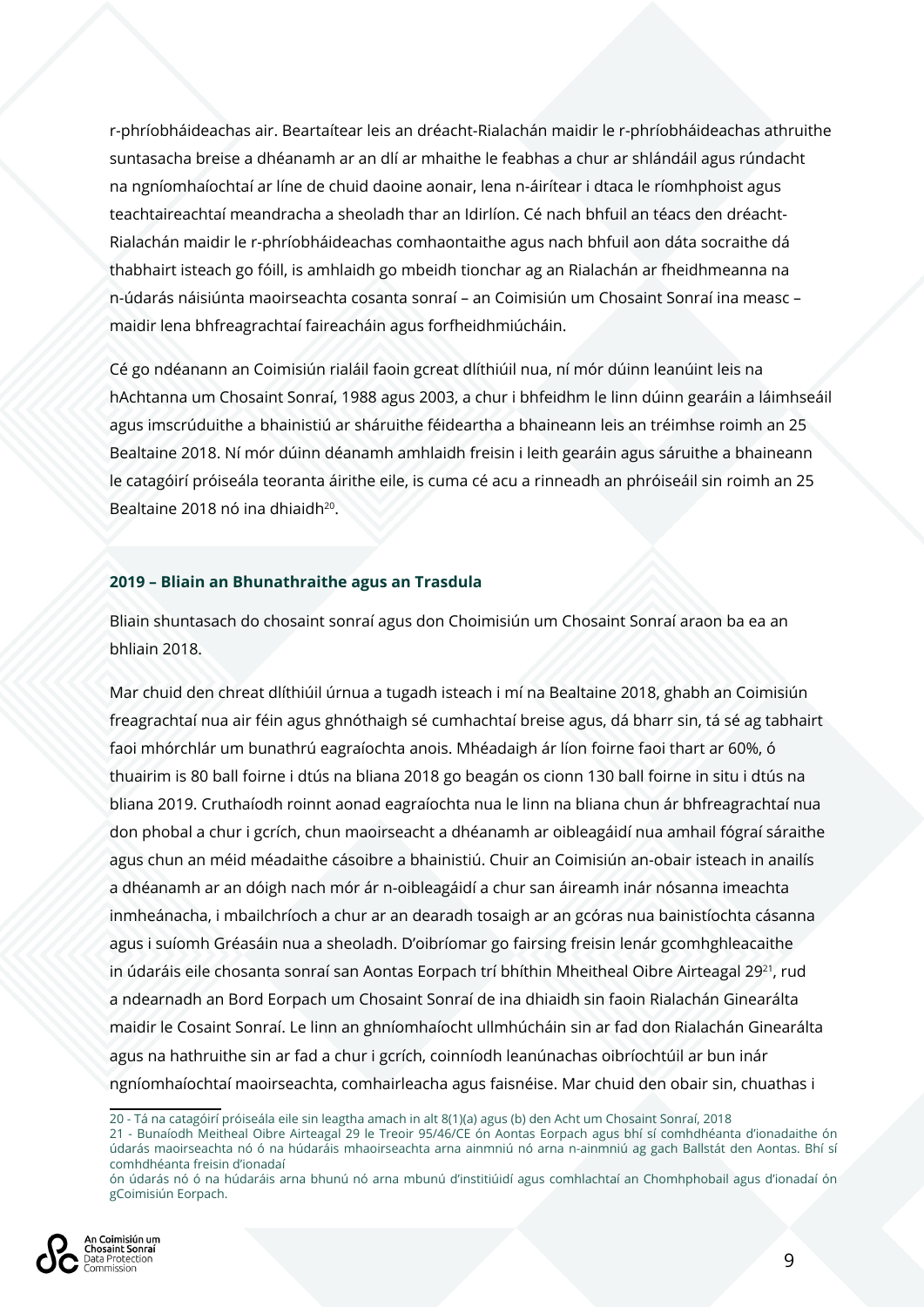mbun comhairliúchán fairsing le heagraíochtaí roimh thabhairt isteach an Rialacháin Ghinearálta agus reáchtáladh mórfheachtas méadaithe feasachta do dhaoine den phobal.

Baineadh mórathrú agus mórdhul chun cinn amach sa bhliain seo a chuaigh thart agus táimid ag súil leis go mbeidh tuilleadh bunathraithe agus trasdula ann sa Choimisiún um Chosaint Sonraí sa bhliain 2019.

- Leanann an Coimisiún le dul i méid agus meastar go méadóidh an líon ball foirne go thart ar 170 duine faoi dheireadh na bliana 2019. Leanaimid leis an bhfás sin a bhainistiú go cúramach trí fhormhaoirseacht a dhéanamh ar phróisis earcaíochta, ionduchtúcháin, oiliúna agus bhainistíochta.
- De réir mar a leanaimid le dul i méid agus mar a shocraíonn ár méid cásoibre síos, déanfaimid cinntí leanúnacha le linn na bliana ar an dóigh is fearr chun ár n-acmhainní a úsáid agus chun ár bhfoirne a eagrú ionas go mbeimid chomh héifeachtach agus is féidir agus ár bhfeidhmeanna reachtúla á gcur i gcrích againn. Déanfar na héifeachtúlachtaí a thiocfaidh as cur chun feidhme ár gcórais nua bhainistíochta cásanna a thomhas agus a chur san áireamh sna cinntí leanúnacha sin freisin.
- Leanfaimid lenár nósanna imeachta caighdeánacha a shainiú agus a chur chun feidhme agus cuirfimid cur chuige feabhsú cáilíochta i bhfeidhm ionas gur féidir linn a chinntiú go mbeidh siad cothrom, láidir, comhsheasmhach agus éifeachtúil agus ag teacht lenár gcuid cumhachtaí agus dualgas nua. Tabharfaimid aird ar na hoibleagáidí nós imeachta atá orainn faoin Acht um Chosaint Sonraí, 2018, agus déanfaimid breithniú ar an dóigh is fearr chun alt 12(8) den Acht (lena gceadaítear don Choimisiún a nósanna imeachta féin a rialáil) a chur i bhfeidhm<sup>22</sup>. Leanfaimid le dul i dteagmháil lenár gcomhghleacaithe ar an mBord Eorpach um Chosaint Sonraí maidir leis an idirghníomhú idir ár nósanna imeachta féin agus an dóigh ar gá riachtanais chomhair agus chomhsheasmhachta an Rialacháin Ghinearálta maidir le Cosaint Sonraí a chur san áireamh. Leanfaimid le bheith chomh stuama agus is féidir agus ár nósanna imeachta á sainiú agus á gcur chun feidhme againn agus féachfaimid ag an am céanna leis na nithe ar féidir leo a bheith ag súil leo a chur in iúl go soiléir d'eagraíochtaí agus do dhaoine aonair. Maidir leis na ceachtanna a fhoghlaimeoimid ó na nósanna imeachta sin a chur i bhfeidhm agus a bheachtú, beidh tionchar acu ar deireadh ar ár dtosaíochtaí agus ar an dóigh a n-úsáidimid acmhainní.
- Thosaigh an Coimisiún líon suntasach fiosrúchán reachtúil le linn na bliana 2018 agus táimid ag súil leis, tar éis dúinn imscrúduithe cothroma diana a chríochnú, go dtosóimid ag eisiúint cinntí agus ag feidhmiú cumhachtaí forfheidhmiúcháin, de réir mar is cuí, le linn na míonna

<sup>22 -</sup> Luaitear in alt 12(8) den Acht um Chosaint Sonraí, 2018: "Faoi réir an Achta seo, rialálfaidh an Coimisiún a nósanna imeachta féin."

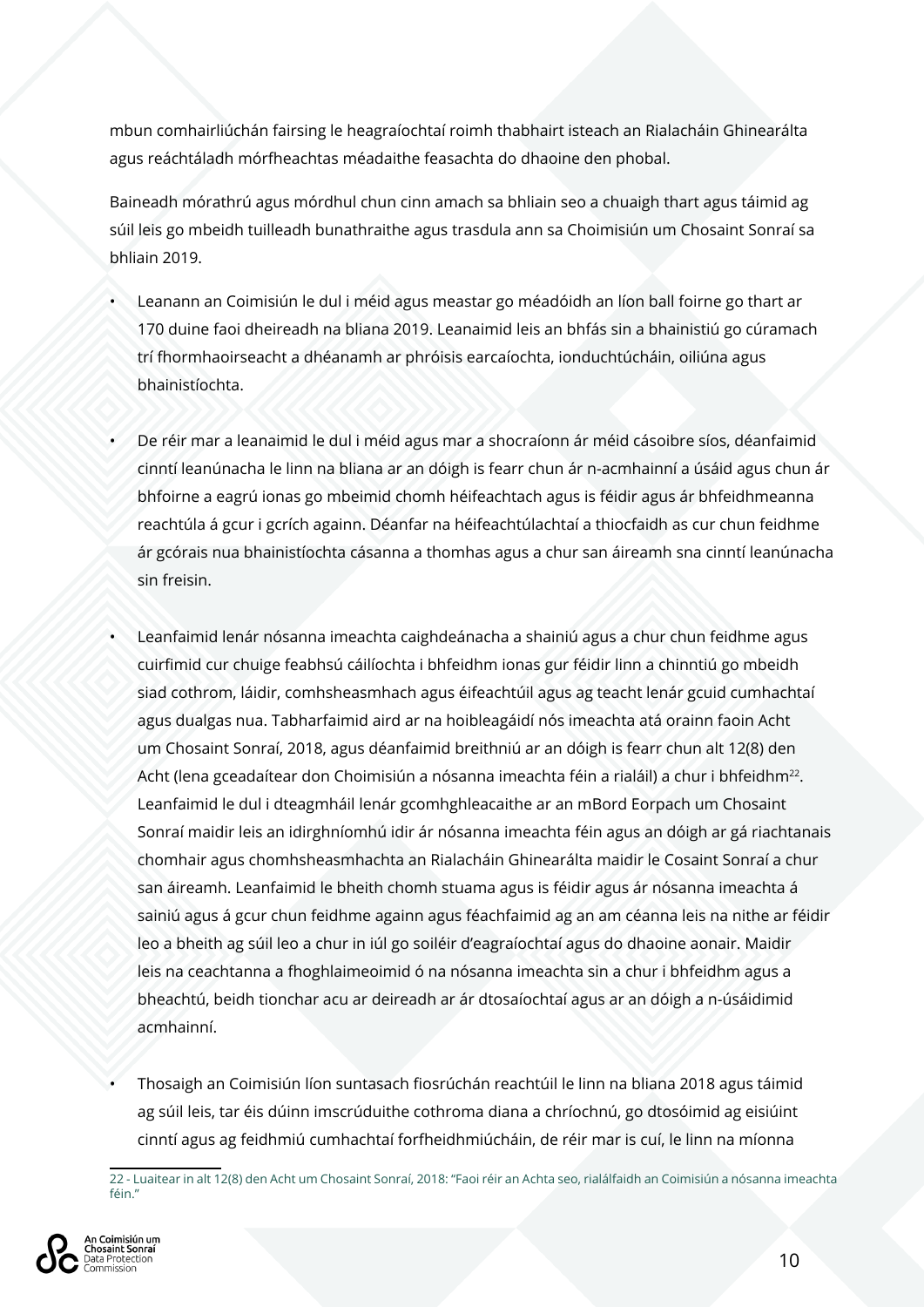tosaigh den bhliain 2019. Tá an chéad bhabhta d'fhiosrúcháin á gcur i gcrích againn faoi láthair agus táimid ag fáil tuilleadh léargas oibríochtúil ar chomhlíonadh ár róil reachtúil agus ar an raon feidhme do na roghanna straitéiseacha a dhéantar mar chuid den ról sin. I gcás na bhfiosrúchán sin a bhaineann le próiseáil trasteorann, táimid ag gnóthú tuiscint níos fearr ar na himpleachtaí praiticiúla agus nós imeachta a ghabhann le sásraí comhair an Rialacháin Ghinearálta a chur chun feidhme i bhfíorchásanna, in éineacht lenár gcomhghleacaithe ar an mBord Eorpach um Chosaint Sonraí.

- Le linn na bliana 2019, leanfaidh an Coimisiún leis na réimsí nua freagrachta a tugadh isteach leis an Rialachán Ginearálta a chur i mbun feidhme, mar shampla, na réimsí sin a bhaineann le deimhnithe<sup>23</sup> agus le cóid iompair<sup>24</sup>. Trínár gcaidreamh le húdaráis eile chosanta sonraí agus tríd an mBord Eorpach um Chosaint Sonraí a stiúradh le linn dó treoir phraiticiúil a ullmhú sna réimsí sin, cuirfimid le linn na bliana leis an tuiscint atá againn ar an dóigh ar cheart ár bhfreagrachtaí oibríochtúla sna réimsí sin a chur i gcrích agus ar na roghanna atá againn maidir leis an dóigh a n-úsáidfimid acmhainní ina leith sin.
- Leanann an Coimisiún le cásanna a bhainistiú faoi dhá chreat dhlíthiúla chomhthreomhara: 1) an creat atá leagtha síos sna hAchtanna um Chosaint Sonraí, 1988 agus 2003, le haghaidh gearáin agus sáruithe féideartha a bhaineann leis an tréimhse roimh an 25 Bealtaine 2018; agus 2) creat dlíthiúil nua an Aontais Eorpaigh. Táimid ag súil leis go dtiocfaidh laghdú suntasach ar an gcastacht oibríochtúil sin le linn na bliana 2019 de réir mar a réitítear cásanna faoin gcreat reachtach roimhe.
- Le linn na bliana 2019, leanfaidh an Bord Eorpach um Chosaint Sonraí le treoirlínte agus seasaimh a fhorbairt ar an dóigh a léiríonn sé gnéithe sonracha den Rialachán Ginearálta maidir le Cosaint Sonraí agus den Treoir maidir le Cosaint Sonraí i réimse Fhorfheidhmiú an Dlí, agus an méid sin á dhéanamh aige mar chuid den ról a imríonn sé i gcur i bhfeidhm comhsheasmhach an chreata dhlíthiúil nua a chinntiú ar fud an Aontais Eorpaigh. Beidh na treoirlínte sin ina dtoisc thábhachtach taobh thiar den Rialachán Ginearálta agus den Treoir a leabú i gcoitinne sa dóigh a ndéanfar faireachán agus forfheidhmiú ar chomhlíonadh ar fud an Aontais.
- Rachaidh tosca seachtracha i bhfeidhm go mór ar an obair a dhéanfaidh an Choimisiúin le linn na bliana 2019 agus ina diaidh. Táimid ag súil leis, mar shampla, go ngnóthóimid tuiscint i bhfad níos soiléire sa bhliain 2019 ar an difear a dhéanfaidh an Breatimeacht d'aistrithe sonraí pearsanta chuig an Ríocht Aontaithe agus don obair maoirseachta a dhéanaimid.

<sup>24 -</sup> Airteagail 40 agus 41 den Rialachán Ginearálta maidir le Cosaint Sonraí



<sup>23 -</sup> Airteagail 42 agus 43 den Rialachán Ginearálta maidir le Cosaint Sonraí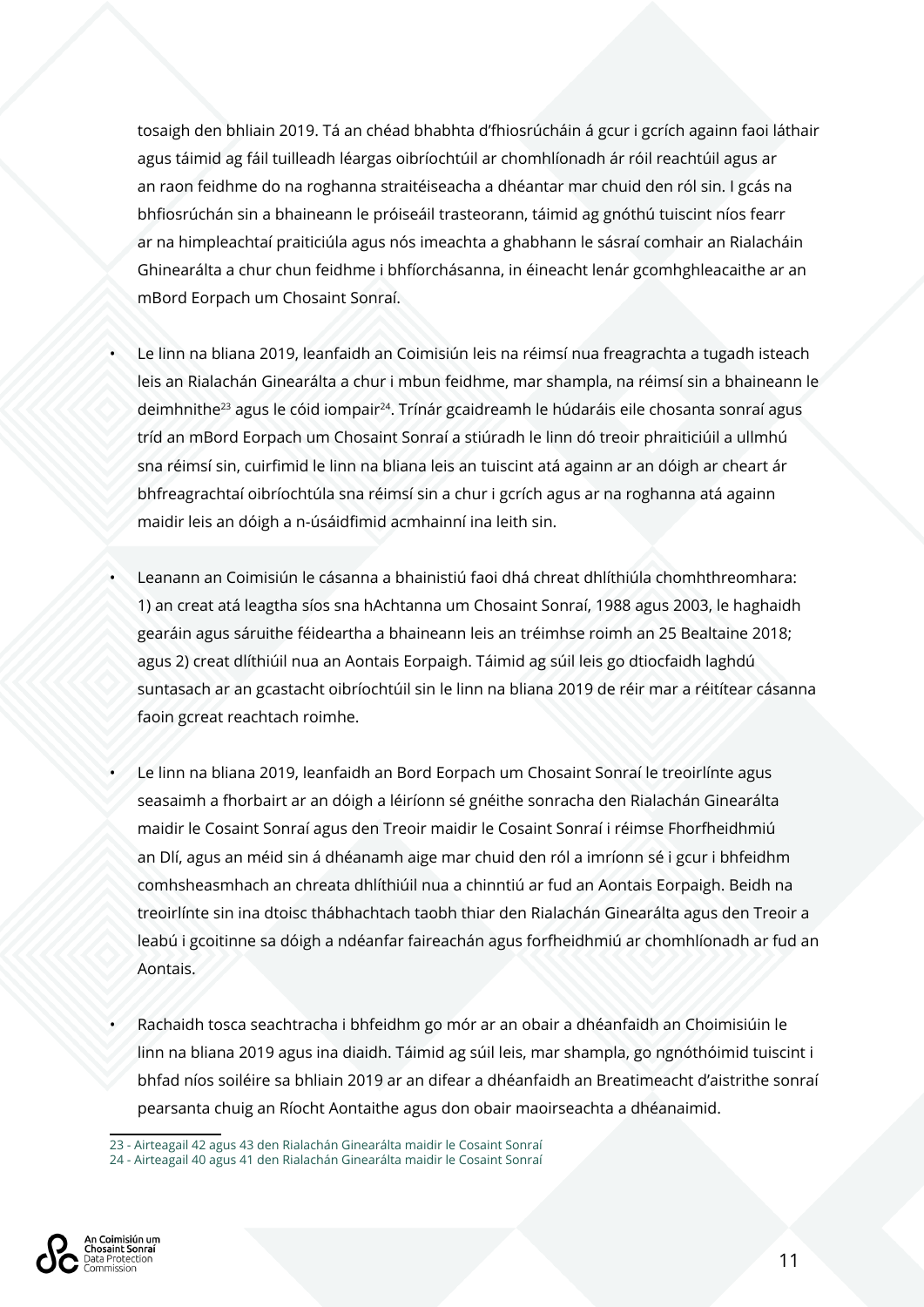• Ar deireadh, táimid ag tabhairt faoi mhórchlár um athrú eagraíochta le linn na bliana 2019 sula nglacfaidh an Coimisiún le cuntasacht dhíreach as a oibríochtaí reachtúla airgeadais agus acmhainní daonna i mí Eanáir 2020. Agus an méid sin á dhéanamh againn, bogfaidh an Coimisiún ar shiúl ón tsamhail reatha trína soláthraíonn an Roinn Dlí agus Cirt agus Comhionannais seirbhísí airgeadais agus acmhainní daonna dó. Le linn na bliana 2019, beidh ar an gCoimisiún dul i dteagmháil leis an Roinn Caiteachais Phoiblí agus Athchóirithe agus leis an Oifig Náisiúnta nua um Sheirbhísí Comhroinnte Airgeadais chun ullmhú le haghaidh feidhmeanna an "Oifigigh Chuntasaíochta" a aistriú chuig an gCoimisiún chun go mbeidh sé in ann a vóta féin a shealbhú25.

Le linn na bliana trasdula seo, leanfaidh obair an Choimisiúin le bheith bunaithe ar ár misean, ár bhfís, ár luachanna agus ár gcuspóirí straitéiseacha reatha, mar atá leagtha amach sa Ráiteas Straitéise don bhliain 2017-2018, agus athbhreithnithe agus nuashonruithe á ndéanamh air de réir mar is cuí.

An fhoghlaim, an dul chun cinn agus an taithí leantach a ghnóthóimid le linn na bliana 2019, cuirfidh siad go léir go mór leis an anailís straitéiseach a dhéanfaimid ar ár Straitéis Rialála fhadtéarmach.

#### **Straitéis Rialála an Coimisiún um Chosaint Sonraí**

I bhfianaise fhairsinge leathnaithe ár n-oibre reachtúla agus neamhreachtúla, agus i bhfianaise an chomhthéacs a bhíonn ag athrú go tapa ina ndéantar an obair sin, is gá don Choimisiún freastal go leanúnach ar chuid mhór éileamh atá san iomaíocht lena chéile maidir leis an dóigh a n-úsáidimid ár n-acmhainní. Agus sinn ag comhlíonadh an róil reachtúil atá againn maidir le seasamh leis na cearta cosanta sonraí atá ag daoine aonair, déileálaimid le roinnt geallsealbhóirí éagsúla a bhfuil dearcthaí difriúla acu agus leis an bhfeasacht mhéadaitheach atá ag an bpobal ar chearta cosanta sonraí agus ar an ról a imrímid i seasamh leis na cearta sin. Tá na dearcthaí sin ríthábhachtach don tuiscint atá ag an gCoimisiún ar an gcomhthéacs ina rialálaimid agus ar na bealaí inar féidir linn gníomhú ar an mbealach is éifeachtaí is féidir.

Mar atá leagtha amach sa Réamhrá, is mithid don Choimisiún Straitéis Rialála fhadtéarmach a fhorbairt ionas go ndéanfar breithniú iomlán stuama ar ár misean agus ár ról athnuaite, ar ár dtosaíochtaí, ar na torthaí atáimid ag iarraidh a bhaint amach agus ar na nithe a sholáthraímid agus ar an dóigh a soláthraímid iad. Beidh ár gcur chuige i leith an Straitéis Rialála a fhorbairt cuimsitheach, machnamhach, atriallach agus doshéanta agus rachfar i mbun comhairliúchán domhain lena linn. Beidh an Straitéis Rialála dírithe ar shaoránaigh ó thaobh cur chuige de. Úsáidfear í chun ár gcuid oibre a threorú sna blianta atá le teacht agus chun léargas a thabhairt

25 - Alt 25 den Acht um Chosaint Sonraí, 2018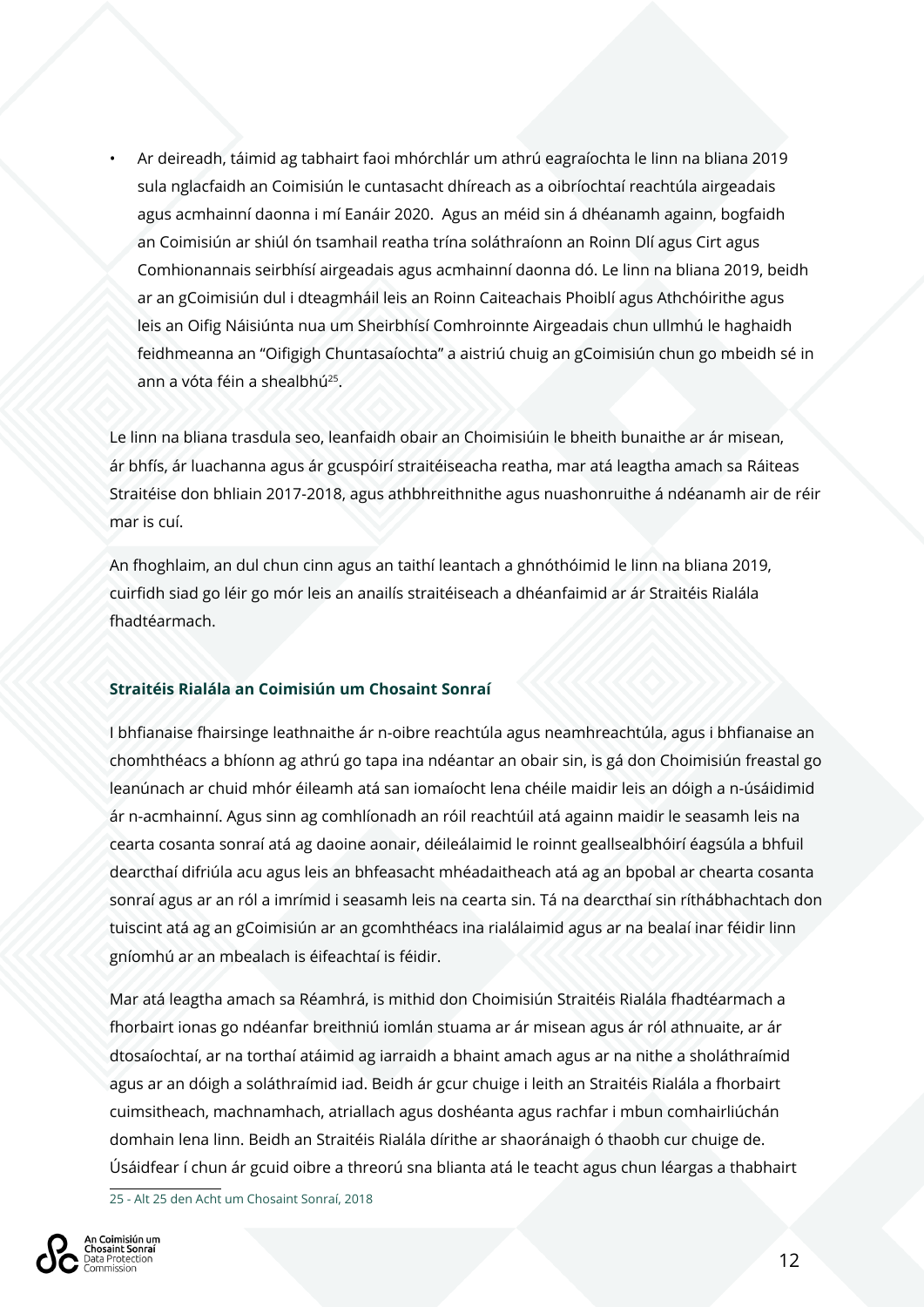dár ngeallsealbhóirí ar ár ngníomhaíochtaí agus chun deis a thabhairt dóibh rannchuidiú leis na gníomhaíochtaí sin.

Chuir an Coimisiún tús le mórthionscadal chun Straitéis Rialála an Choimisiúin a fhorbairt agus tá sé beartaithe go mbeidh feidhm ag an Straitéis Rialála nua ar feadh tréimhse cúig bliana. Cumhdaítear i raon feidhme an athbhreithnithe na gníomhaíochtaí éigeantacha agus lánroghnacha atá á seoladh ag an gCoimisiún faoi láthair, atá beartaithe ag an gCoimisiún a sheoladh agus a d'fhéadfadh an Coimisiún a sheoladh. Scrúdaítear ár gcroífheidhmeanna agus ár bhfeidhmeanna tacaíochta araon ann freisin. Beidh an Straitéis struchtúrtha<sup>26</sup> mar a leanas:

- Misean an Coimisiún um Chosaint Sonraí
- Fís an Coimisiún um Chosaint Sonraí
- Na torthaí atáimid ag iarraidh a bhaint amach
- Na Cuspóirí Straitéiseacha agus na tosaíochtaí a shaothrófar thar an tréimhse cúig bliana chun an Misean, an Fhís agus na Torthaí sin a bhaint amach
- An Plean Cur Chun Feidhme a leanfar chun na cuspóirí straitéiseacha sin a bhaint amach

Beidh an tionscadal agus an cur chuige cuimsitheach ó thaobh fairsinge agus raon feidhme de. Rachaimid i mbun comhairliúchán domhain agus beimid cuimsitheach maidir leis na geallsealbhóirí a rachaimid i dteagmháil leo. Beimid machnamhach maidir leis an mionscrúdú a dhéanfaimid ar na príomhcheisteanna. Beidh ár gcur chuige atriallach maidir leis an Straitéis a shainiú agus a bheachtú agus rachaimid i mbun comhairliúcháin de réir mar a atriailimid. Ar deireadh, beimid doshéanta maidir leis na tosaíochtaí a leagfaimid síos.

Beidh an tionscnamh straitéise sin ar siúl ar feadh roinnt míonna sa bhliain 2019 agus táthar ag súil leis go seolfar an chéad phríomhbhabhta den chomhairliúchán poiblí faoi dheireadh na chéad ráithe den bhliain 2019. Beidh an babhta sin bunaithe ar réamhpháipéar comhairliúcháin ina leagfar amach roinnt de na príomhcheisteanna a dtabharfar aghaidh orthu i Straitéis Rialála an Choimisiúin. Mar chuid den anailís straitéiseach a dhéanfaidh an Coimisiún, tabharfar an-aird ar na hoibleagáidí atá ar an gCoimisiún faoin Acht fá Choimisiún na hÉireann um Chearta an Duine agus Comhionannas, 2014, go háirithe chun a chinntiú go gcomhlíonfaimid alt 42 den Acht ina iomláine.

Sula dtabharfar Straitéis Rialála fhadtéarmach an Choimisiúin chun críche le linn na bliana, leagtar amach sa Ráiteas Straitéise seo don bhliain 2019 an misean, na luachanna agus na cuspóirí straitéiseacha a leanfaidh le hobair an Choimisiúin a threorú sa bhliain 2019.

<sup>26 -</sup> Mar atá leagtha amach i gCuid 1.17 den Chód Cleachtais do Rialachas Comhlachtaí Poiblí 2016 ón Roinn Caiteachais Phoiblí agus Athchóirithe sa bhliain 2016

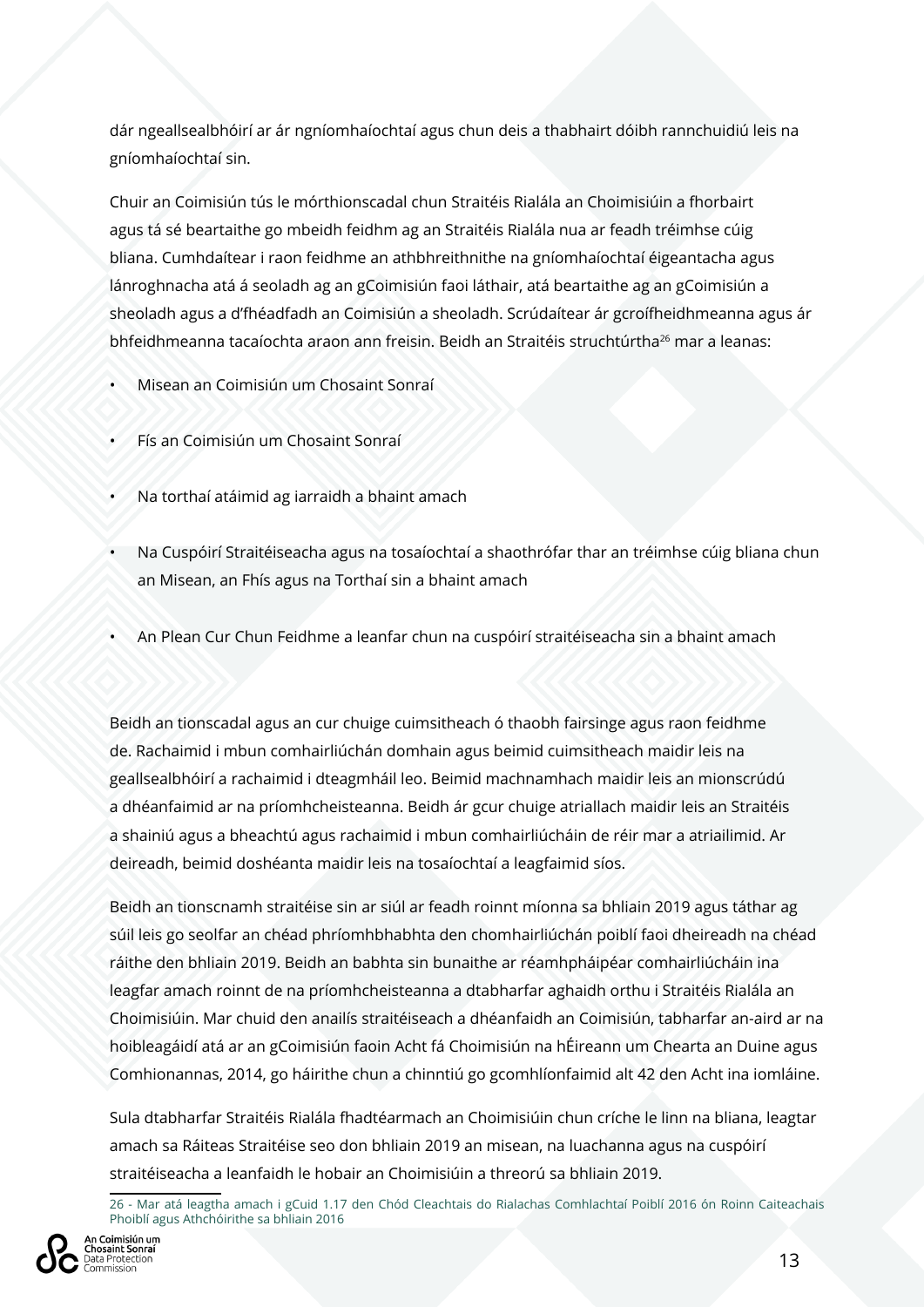# **Ár Misean**

Cearta cosanta sonraí a chaomhnú ach comhlíonadh a bhrú chun cinn trí threoir, maoirseacht agus forfheidhmiú.

# **Ár bhFís**

Ag gníomhú dó mar chomhlacht atá iontaofa agus lánoiriúnach don fheidhm agus a bhfuil meas idirnáisiúnta air, déanfaidh an Coimisiún um Chosaint Sonraí maoirseacht agus forfheidhmiú neamhspleách ar dhlí an Aontais Eorpaigh um chosaint sonraí.

Taispeánfaimid gairmiúlacht, inniúlacht agus saineolas i gcónaí le linn dúinn ár ról méadaithe faoin Rialachán Ginearálta maidir le Cosaint Sonraí a chur i gcrích, agus sinn ag gníomhú mar phríomhúdarás maoirseachta do chuid mhór de na cuideachtaí teicneolaíochta, Idirlín agus meán sóisialta is mó ar domhan agus mar údarás maoirseachta do chuideachtaí agus d'eagraíochtaí san earnáil phoiblí agus san earnáil phríobháideach araon in Éirinn.

Nuair is gá agus is cuí, agus de réir dhlí na hÉireann agus dhlí an Aontais Eorpaigh, féadfaimid smachtbhannaí, amhail fíneálacha riaracháin, a fhorchur in aghaidh aon chuideachta nó aon eagraíochta a sháraigh an dlí. Is ar bhealach cothrom trédhearcach a fheidhmeoimid ár gcumhachtaí ionchúisimh faoin Acht um Chosaint Sonraí, 2018, agus faoi I.R. Uimh. 336 de 2011.

Mar a cheanglaítear leis an gcreat dlíthiúil nua um chosaint sonraí, láimhseálfaimid gearáin ó dhaoine aonair a gcreideann gur sáraíodh a gcearta cosanta sonraí agus déanfaimid gníomhaíocht chuí le linn dúinn gearáin a láimhseáil.

Próifíl scileanna ár bhfoirne, ár struchtúr agus ár méid, ár bpróisis, ár nósanna imeachta agus ár mbuiséad, beidh siad go léir ag teacht lenár gcuid feidhmeanna agus freagrachtaí méadaithe ar leibhéal náisiúnta agus idirnáisiúnta.

Leanfaidh an Coimisiún le caidreamh comhoibríoch idirnáisiúnta níos láidre a fhorbairt de réir a chéile le húdaráis chosanta sonraí agus le rialálaithe tomhaltóirí ar fud an domhain. Déanfaidh sé amhlaidh mar bhall de líonraí idirnáisiúnta amhail Comhdháil Idirnáisiúnta na gCoimisinéirí Cosanta Sonraí agus Príobháideachta, Comhdháil na nÚdarás Eorpach Cosanta Sonraí agus an Líonra Domhanda um Fhorfheidhmiú Príobháideachta. Mar bhall den Bhord Eorpach um Chosaint Sonraí, oibreoimid i gcomhar le gach údarás maoirseachta cosanta sonraí san Aontas Eorpach, mar a cheanglaítear orainn faoin gcreat dlíthiúil nua, agus glacfaimid páirt iomlán i gcur chun feidhme leantach an chórais chomhchuibhithe chosanta sonraí ar fud an Aontais.

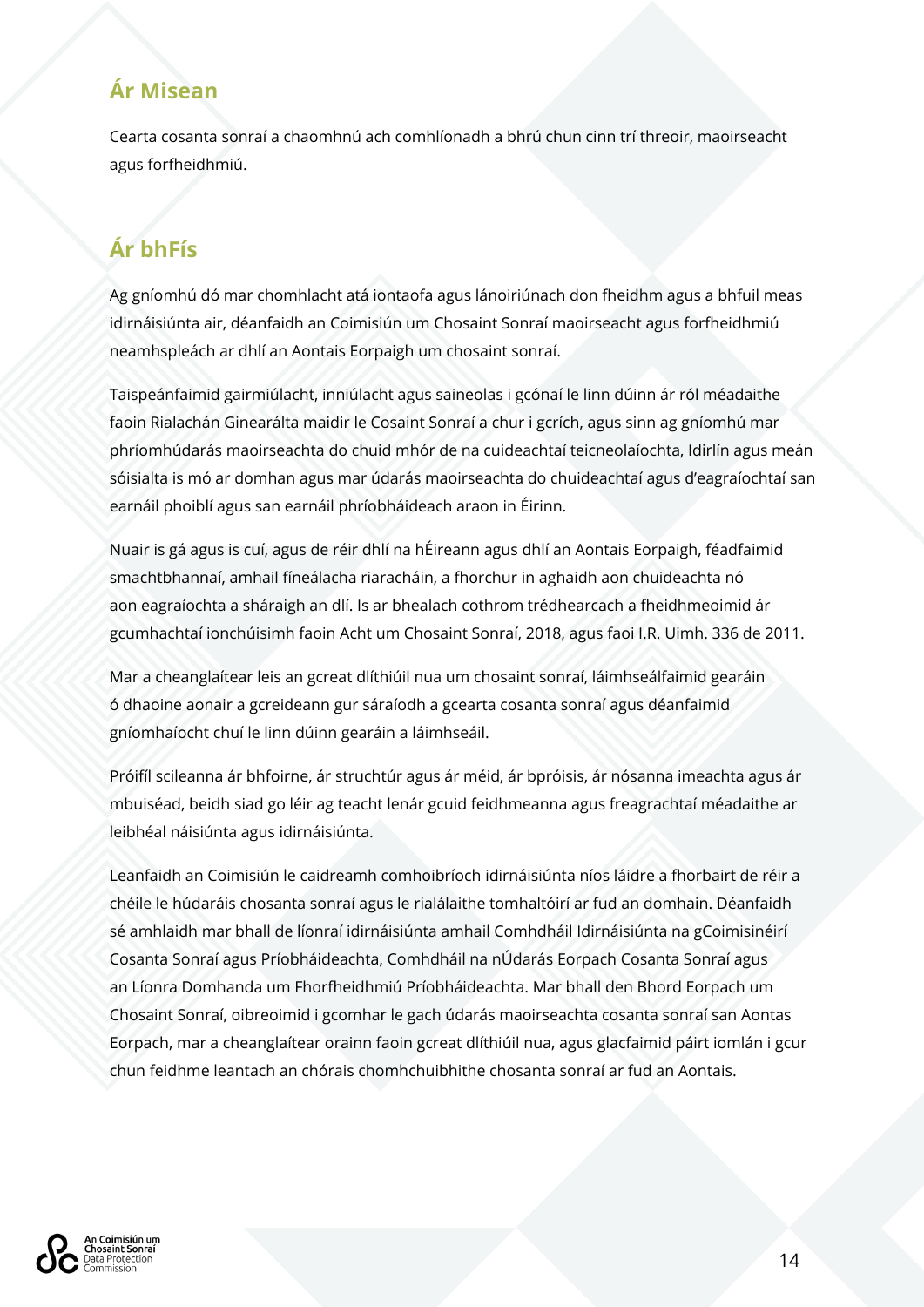# **Ár Luachanna**

Táimid tiomanta do na luachanna seo a leanas a thaispeáint le linn dúinn ár bhfeidhmeanna a chur i gcrích agus ár bhfreagrachtaí a chomhlíonadh, agus i ngach teagmháil a bhíonn againn le daoine aonair, le heagraíochtaí, le comhlachtaí reachtúla agus rialála agus le geallsealbhóirí eile:

- Cothroime
- **Saineolas**
- Comhoibriú
- **Gairmiúlacht**
- **Trédhearcacht**
- **Neamhspleáchas**
- **Cuntasacht**

# **Ár gCuspóirí Straitéiseacha**

#### **1. Leanúint le cumas agus acmhainn an Choimisiúin a mhéadú chun ár ról breisithe faoi Chreat Dlíthiúil nua an Aontais Eorpaigh um Chosaint Sonraí a léiriú**

Bhí an Rialachán Ginearálta maidir le Cosaint Sonraí agus an Treoir maidir le Cosaint Sonraí i réimse Fhorfheidhmiú an Dlí ina n-ollchóiriú bunúsach a rinneadh ar chóras dlí an Aontais um chosaint sonraí. Ina theannta sin, is dócha go dtabharfar tuilleadh athruithe suntasacha ar an gcreat dlíthiúil isteach mar thoradh ar theacht isteach an Rialacháin deiridh maidir le r-phríobháideachas. I gcás an Choimisiúin, tá an córas nua ag fágáil cheana féin go bhfuil athrú eagraíochta nach bhfacthas a leithéid riamh á dhéanamh. Anuas air sin, tá an córas ag méadú go suntasach ár róil agus ár gcúraimí ó thaobh na maoirseachta de agus ag méadú ár dteagmhála laethúla leis na húdaráis mhaoirseachta cosanta sonraí eile san Aontas. Tá an Coimisiún ag trasdul ó chreat dlíthiúil a bhfuil inniúlacht eisiach ag an gCoimisiún ann chuig creat lena gceanglaítear go nglacfar cur chuige comhchuibhithe i leith cearta agus oibleagáidí cosanta sonraí a chur i bhfeidhm ar fud an Aontais.

Chun ullmhú le haghaidh rialáil faoin gcóras nua, rinneamar mion-athbhreithniú ar ár gcuid struchtúr eagrúcháin, cumais agus acmhainne sna blianta 2017 agus 2018. Chuireamar measúnú mionsonraithe i gcrích ar an líon cásanna a d'fhéadfadh teacht aníos faoin Rialachán Ginearálta agus shamhlaíomar an tionchar dóchúil a imreofar ar acmhainní. Chuir sé sin ar ár gcumas struchtúr eagrúcháin atá barrmhaith agus inscálaithe a shainiú.

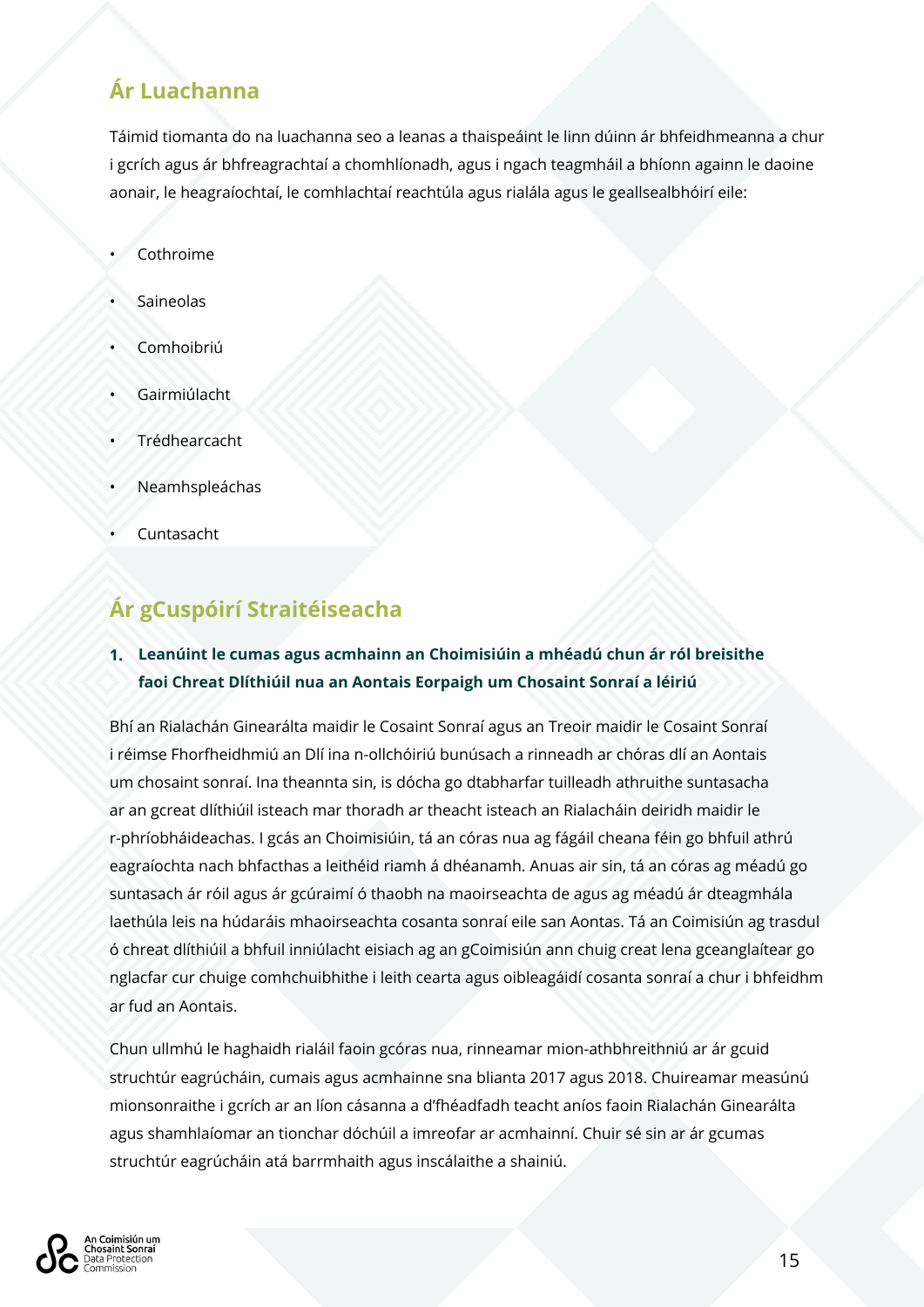Ina theannta sin, chuireamar anailís dhian fhairsing i gcrích ar na próisis agus na nósanna imeachta a bheadh ag teastáil faoin gcreat dlíthiúil nua. Bhaineamar úsáid ar dtús as cur chuige a bhí bunaithe ar thoimhdí. Chuamar ar ais ina dhiaidh sin chun na próisis agus na nósanna imeachta sin a leasú a luaithe a achtaíodh an tAcht um Chosaint Sonraí, 2018, agus a tháinig na himpleachtaí nós imeachta don Choimisiún chun solais. Mar thoradh ar an anailís sin, bhíomar in ann ár riachtanais réamh-mheasta acmhainní cásoibre agus ár struchtúir eagrúcháin a bheachtú tuilleadh. Chomh maith leis sin, chabhraigh an anailís go mór linn ár gcóras nua bainistíochta cásanna a shonrú. Cuirfear an córas chun feidhme sa bhliain 2019.

Le linn na bliana 2018, chuaigh geall le 50 ball foirne breise isteach i bhfoireann an Choimisiúin agus chuir siad cláir éagsúla oiliúna agus ionduchtúcháin i gcrích. Faoi dheireadh na bliana 2019, beidh an líon ball foirne breis agus cúig huaire níos mó ná a bhí sé sa bhliain 2014. Beidh an líon cothrom le geall le 170 ball foirne agus bíonn speisialtóirí teicneolaíochta, dlí, imscrúduithe agus cumarsáide ag leanúint ar aghaidh ag dul isteach inár bhfoireann. Maidir leis an gcistiú suntasach breise a chuir an Rialtas ar fáil le haghaidh na bliana 2019 agus le tiomantas leanúnach an Rialtais d'acmhainní a chur ar fáil don Choimisiún, tá fíorleas á bhaint acu chun cur ar chumas an Choimisiúin ár n-oibleagáidí rialála a chomhlíonadh agus na hardchaighdeáin a bhfuiltear ag súil leo uainn a chomhlíonadh. Ós rud é go bhfuilimid ar cheann de na húdaráis mhaoirseachta cosanta sonraí is iomráití ar domhan, ní mór dúinn leanúint lenár gclú a chosaint agus a fheabhsú ar leibhéal náisiúnta, ar leibhéal idirnáisiúnta agus ar leibhéal an Aontais.

Leanfaimid le cumas agus acmhainn an Choimisiúin a neartú mar chuid den trasdul leantach chuig ár ról méadaithe maoirseachta. Déanfaimid amhlaidh trí na gníomhartha tosaíochta seo a leanas don bhliain 2019:

- I Teagmháil réamhghníomhach a dhéanamh leis an Rialtas chun a chinntiú go mbeidh againn na hacmhainní airgeadais agus na hacmhainní eile a theastaíonn, lena n-áirítear baill foirne agus cóiríocht chuí, chun cur ar ár gcumas ár ról a chomhlíonadh ar bhealach éifeachtach éifeachtúil. Rud ar leith a dtabharfaidh an Coimisiún tosaíocht dó sa bhliain 2019 is ea cóiríocht bhuan oiriúnach a shainaithint agus a sholáthar dár bhfoireann atá lonnaithe i mBaile Átha Cliath.
- II Obair a chur i gcrích ar ár gcuid struchtúr, próiseas agus córas a athfhorbairt chun a chinntiú go leanfaimid le hobair go héifeachtach faoin gcóras nua cosanta sonraí. Déanfar ár nósanna imeachta inmheánacha a thabhairt chun críche agus a chur chun feidhme, cuirfear ár gcóras nua bainistíochta sonraí i bhfeidhm agus déanfar an suíomh Gréasáin nua rud a sheolamar go rathúil sa bhliain 2018 a leathnú agus a úsáid tuilleadh mar uirlis thábhachtach le haghaidh teagmhála.
- III Ár gcuid saineolais agus cumais a bhreisiú trí oiliúint agus breisoiliúint a chur ar bhaill

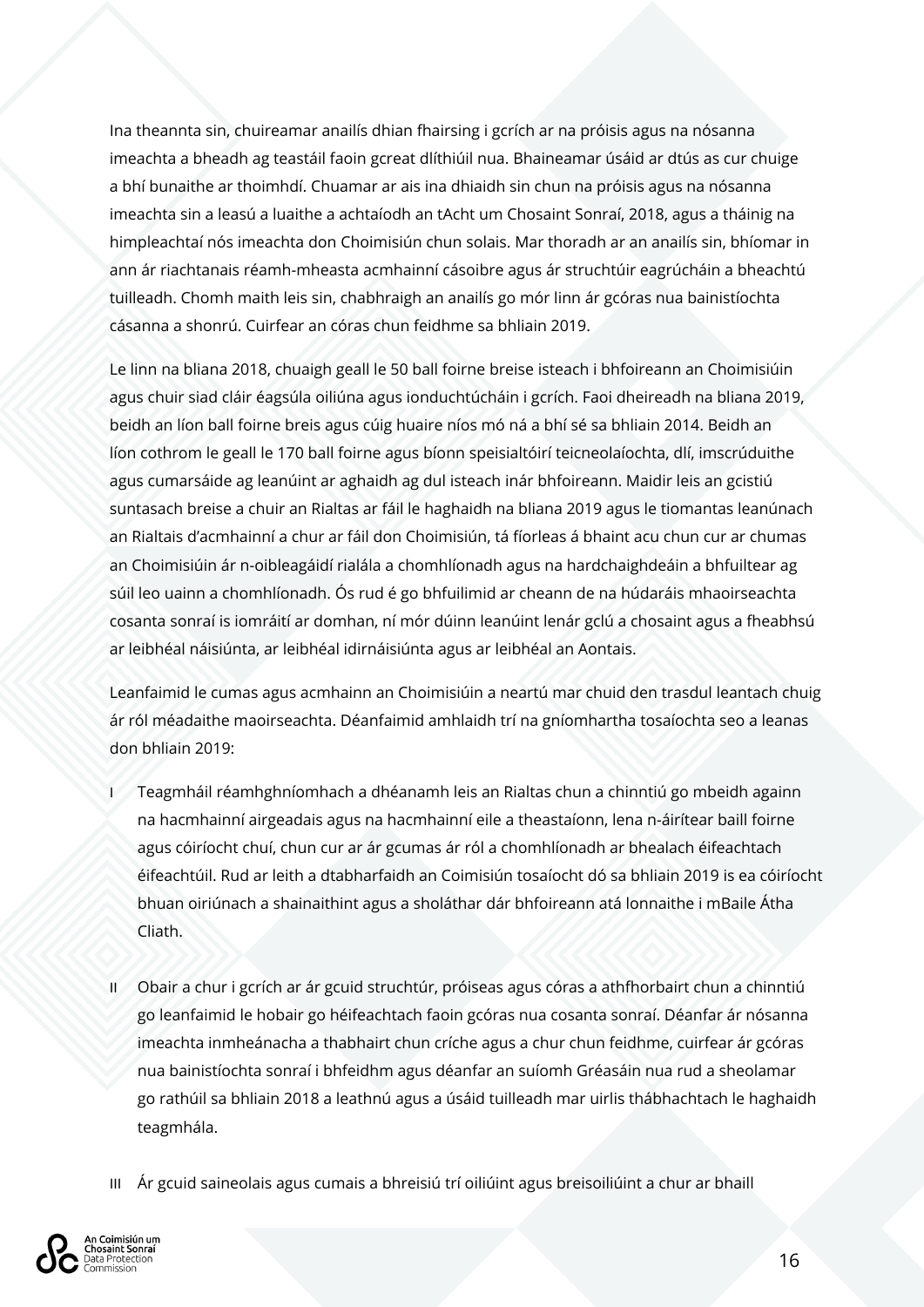foirne agus iad a fhorbairt ar bhonn leanúnach agus trí spriocdhíriú ar bhaill foirne a bhfuil sainscileanna acu a earcú, lena n-áirítear saineolas agus cumas teicneolaíochta an Choimisiúin a fhorbairt.

- IV Oibleagáidí an Choimisiúin a chomhlíonadh maidir lena spreagadh go n-úsáidfí na sásraí nua le haghaidh Deimhniúcháin agus Cóid Iompair, mar a leagtar amach sa Rialachán Ginearálta agus sna treoirlínte ón mBord Eorpach um Chosaint Sonraí<sup>27</sup> a ghlacfar go deireanach sna míonna tosaigh den bhliain 2019. Le linn na bliana 2019, slógfar feidhm oibríochtúil nua a mbeidh mar aidhm léi comhordú a dhéanamh ar ghníomhaíochtaí an Choimisiúin ar na sásraí nua sin.
- V Clár um athrú eagraíochta a bhrú chun cinn chun cuntasacht dhíreach a ghlacadh as feidhmeanna airgeadais, bainistíocht acmhainní daonna, riachtanais teicneolaíocht faisnéise agus cumarsáide, iniúchóireacht inmheánach agus feidhmeanna rialachais an Choimisiúin. Obair i gcomhar leis an Roinn Caiteachais Phoiblí agus Athchóirithe, leis an Oifig Náisiúnta nua um Sheirbhísí Comhroinnte Airgeadais agus le heagraíochtaí eile chun ullmhú le haghaidh feidhmeanna an "Oifigigh Chuntasaíochta" a aistriú chuig an gCoimisiún chun go mbeidh sé in ann a vóta féin a shealbhú.

#### **2. Feasacht mhéadaithe a bhrú chun cinn ar chosaint sonraí agus léargas a thógáil ar an gcomhthéacs ina rialálaimid trí chomhairliúchán straitéiseach**

Le creat dlíthiúil nua an Aontais um chosaint sonraí tugadh ré nua comhair isteach idir údaráis mhaoirseachta cosanta sonraí san Aontas. Mar bhall den Bhord Eorpach um Chosaint Sonraí, comhroinnimid freagracht le húdaráis mhaoirseachta cosanta sonraí eile san Aontas as a chinntiú go gcuirfear an Rialachán Ginearálta agus an Treoir maidir le Cosaint Sonraí i réimse Fhorfheidhmiú an Dlí i bhfeidhm go comhsheasmhach. Chuir baill foirne den Choimisiún le treoirlínte, ábhair oibre agus dréachtnósanna oibre oibríochtúla a fhorbairt ar fud na bhfoghrúpaí go léir den Bhord Eorpach um Chosaint Sonraí. Ghlacamar ról ceannaireachta i bhforbairt a dhéanamh ar roinnt aschur tábhachtach ón mBord Eorpach um Chosaint Sonraí mar rapóirtéir nó mar chomhrapóirtéir, mar shampla le haghaidh na dTreoirlínte maidir le Trédhearcacht agus le haghaidh na dTreoirlínte maidir le Cóid Iompair. De bhreis air sin, ceapadh sinn mar chomhchomhordaitheoir ar an bhfo-shainghrúpa nuachruthaithe um na Meáin Shóisialta sa bhliain 2018.

I mí na Bealtaine 2018, d'éirigh an Coimisiún ar an bpríomhúdarás maoirseachta do roinnt mhaith de na cuideachtaí teicneolaíochta, Idirlín agus meán sóisialta is mó ar domhan a bhfuil a gceanncheathrú Eorpach lonnaithe in Éirinn. Fágann sé sin go bhfuil freagracht dhíreach ar an gCoimisiún as cosaint a dhéanamh ar chearta cosanta sonraí na milliún duine ar fud an Aontais a bhaineann leas as seirbhísí na gcuideachtaí sin. Agus an ról ríthábhachtach sin á chomhlíonadh

<sup>27 -</sup> Is ar fáil ag an nasc seo a leanas atá na treoirlínte ón mBord Eorpach um Chosaint Sonraí a glacadh nó a foilsíodh le haghaidh comhairliúchán poiblí cheana féin: https://edpb.europa.eu/our-work-tools/general-guidance/gdpr-guidelines-recommendations-best-practices\_en

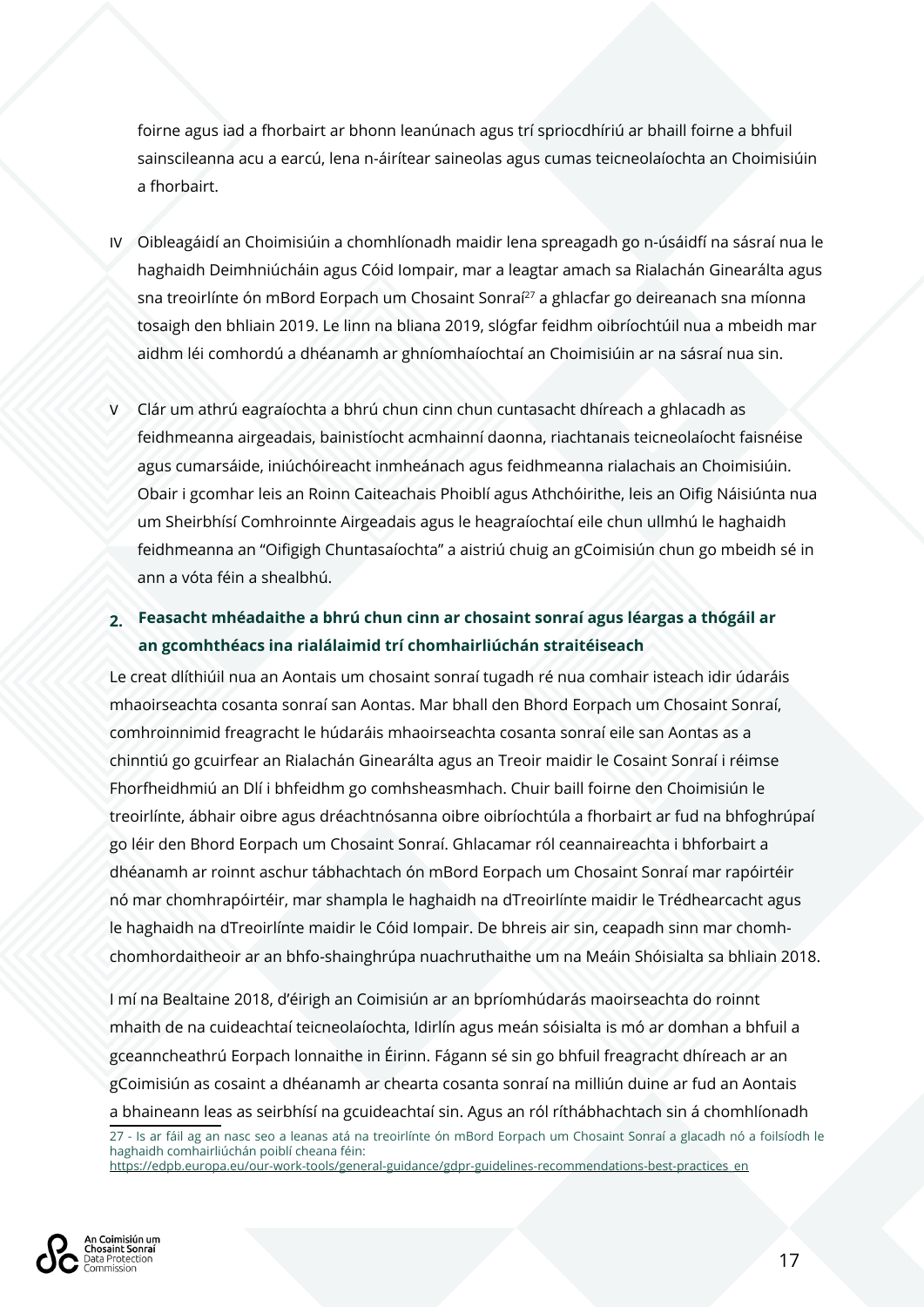againn, táimid ag dul i mbun comhar níos dlúithe fós le húdaráis mhaoirseachta cosanta sonraí eile san Aontas i ndáil le nithe lena mbaineann léiriú dlí. Táimid i mbun comhair faoi láthair i ndáil le cásanna sonracha freisin. Faoi shásra comhair an Rialacháin Ghinearálta, is amhlaidh, i gcásanna a bhaineann le próiseáil trasteorann sonraí pearsanta, go bhfuil oibleagáid orainn dul i ndáil chomhairle leis na húdaráis mhaoirseachta cosanta sonraí eile de chuid an Bhoird Eorpaigh um Chosaint Sonraí a mbaineann próiseáil na sonraí pearsanta leo<sup>28</sup> i gcás go ndéanaimid cinntí i dtaca le cásanna den sórt sin.

Chomh maith leis sin, táimid ag leanúint le teagmháil a dhéanamh le húdaráis idirnáisiúnta chosanta sonraí lasmuigh den Aontas chun eolas agus taithí rialála a chomhroinnt.

Bainfimid amach an cuspóir atá againn go n-oibreoimid i ndlúthchomhar agus i ndlúth-chomhpháirt lenár macasamhlacha san Aontas agus ar leibhéal náisiúnta, agus déanfaimid amhlaidh trí na gníomhartha tosaíochta seo a leanas don bhliain 2019:

- Páirt réamhghníomhach a ghlacadh agus ionchur a chur ar fáil, mar chomhrapóirtéir nó mar rapóirtéir nuair is féidir, i dtreoirlínte a fhorbairt agus sa chreat dlíthiúil nua ón mBord Eorpach um Chosaint Sonraí a léiriú, agus leanúint freisin le hionchur praiticiúil agus moltaí praiticiúla a chur ar fáil maidir le cur chun feidhme leanúnach a dhéanamh ar nósanna imeachta, réitigh eile agus feabhsuithe ar Chóras Faisnéise an Mhargaidh Inmheánaigh a úsáidtear chun buntacú le sásraí comhair agus comhsheasmhachta an Rialacháin Ghinearálta.
- II Dul i ndáil chomhairle agus comhoibriú ar an mbealach is cuidithí is féidir, mar phríomhúdarás maoirseachta do roinnt mhaith mórchuideachtaí teicneolaíochta, le húdaráis mhaoirseachta lena mbaineann i ndáil le cásanna sonracha atá á mbainistiú ag an gCoimisiún, sa dóigh is go ndéanann an Bord Eorpach um Chosaint Sonraí i dteannta a chéile an-dul chun cinn ar shásraí comhair an Rialacháin Ghinearálta a leabú agus ar chomhsheasaimh atá inchreidte, láidir agus cothrom a fhorbairt.
- III Leanúint le páirt a ghlacadh sna cláir oibre de chuid Chomhlachtaí Maoirseachta an Aontais le haghaidh chórais mhórscála TF an Aontais, amhail Europol, Eurodac, an Córas Bainistíochta Custaim, bunachar sonraí Chóras Faisnéise an Mhargaidh Inmheánaigh agus Comhchomhlacht Maoirseachta Eurojust, agus breathnú ar an maoirseacht chomhordaithe a dhéantar ar Chóras Faisnéise Schengen agus ar an gCóras Faisnéise Víosaí (SIS II agus VIS). [Tabhair faoi deara: Maidir leis an iarratas a rinne Éire ar pháirt a ghlacadh i ngnéithe neamhtheorann áirithe de acquis Schengen, tá sé á bhreithniú faoi láthair ar leibhéal an Aontais mar chuid de shraith meastóireachtaí, lena n-áirítear meastóireacht cosanta sonraí a rinneadh i mí na Samhna 2018.]
- IV Caidreamh láidir éifeachtach a fhorbairt lenár macasamhlacha san Aontas agus le comhlachtaí rialála, lena n-áirítear tríd an Tionscnamh um Theach Imréitigh Digiteach atá á reáchtáil ag an

28 - Airteagal 4(22) den Rialachán Ginearálta maidir le Cosaint Sonraí

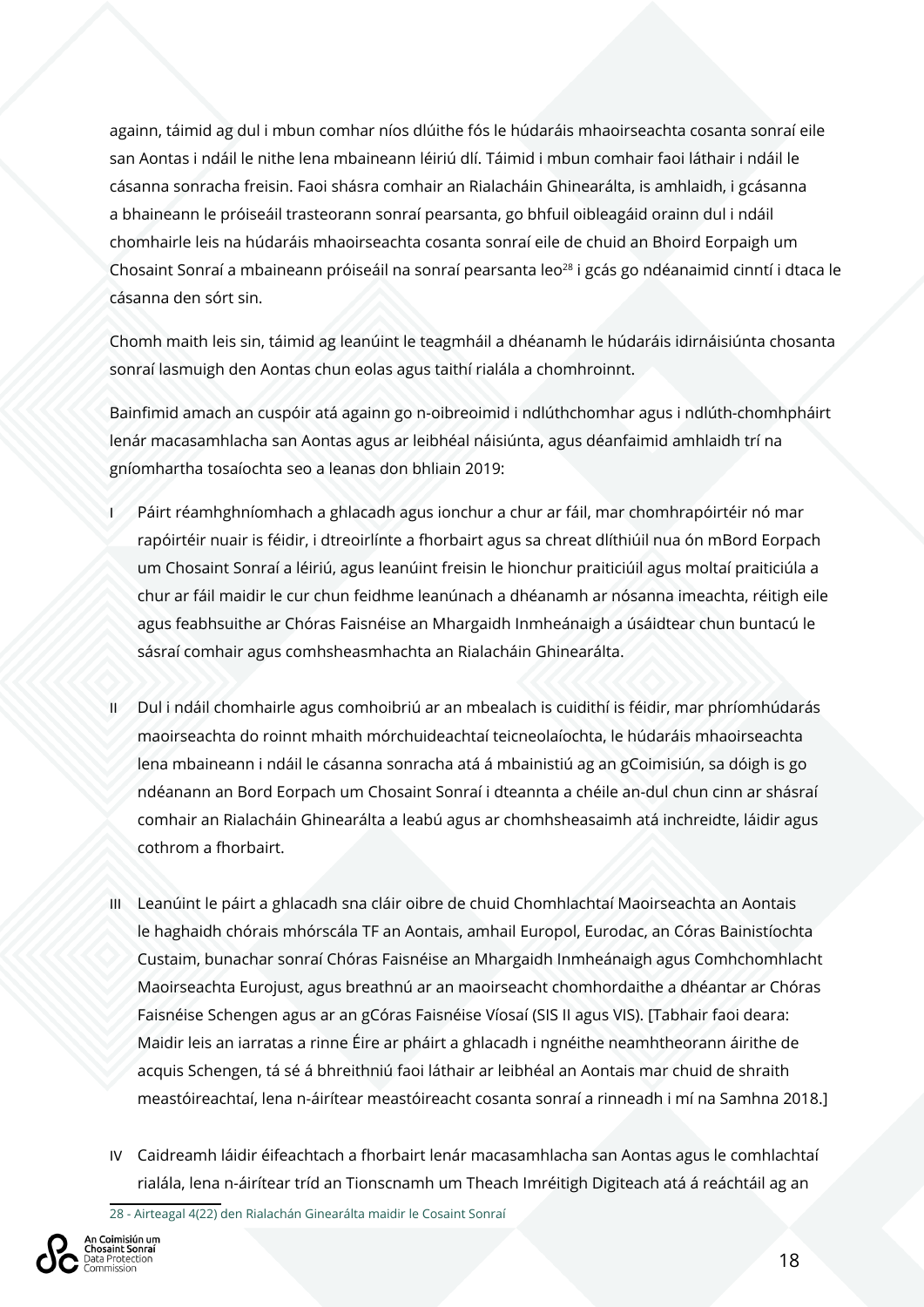Maoirseoir Eorpach um Chosaint Sonraí, rud ina dtugtar Rialálaithe ó réimse an Chomórtais, ó réimse na Cosanta Tomhaltóirí agus ó réimse na Cosanta Sonraí le chéile.

- V Leanúint le caidreamh a chothú le húdaráis mhaoirseachta cosanta sonraí ar leibhéal idirnáisiúnta trí fhóraim amhail an Líonra Domhanda um Fhorfheidhmiú Príobháideachta, Comhdháil na nÚdarás Eorpach Cosanta Sonraí agus Comhdháil Idirnáisiúnta na gCoimisinéirí Cosanta Sonraí agus Príobháideachta.
- VI Comhar déthaobhach agus comhroinnt dhéthaobhach faisnéise a chur chun cinn ach óstáil a dhéanamh ar thoscaireachtaí ó údaráis mhaoirseachta cosanta sonraí san Aontas agus ar leibhéal idirnáisiúnta.
- **3. Feasacht mhéadaithe a bhrú chun cinn ar chosaint sonraí agus léargas a thógáil ar an gcomhthéacs ina rialálaimid trí chomhairliúchán straitéiseach**

#### *Teagmháil Dhíreach*

I gcás eagraíochtaí, tá ár ngníomhaíochtaí comhairliúcháin agus maoirseachta ina gcuid dhílis de chomhlíonadh a bhrú chun cinn ina measc ach cabhrú leo tuiscint níos fearr a ghnóthú ar na hoibleagáidí atá orthu faoin dlí, agus faoin gcreat dlíthe nua go háirithe. Trí theagmháil dhíreach a dhéanamh le heagraíochtaí agus le grúpaí earnála agus trí chomhairle ardleibhéil agus treoir neamhcheangailteach a thabhairt dóibh faoi na gníomhaíochtaí nach mór dóibh a dhéanamh chun an Rialachán Ginearálta a chomhlíonadh sula dtiocfaidh fadhbanna chun cinn, bainimid torthaí níos fearr amach d'ábhair shonraí, rud a fhágann go dtagann níos lú droch-chleachtas sistéamach agus níos lú sáruithe tromchúiseacha ar an dlí chun cinn.

Sna blianta 2017 agus 2018, ghlacamar páirt i ngníomhaíochtaí comhairliúcháin den sórt sin le lear eagraíochtaí earnála poiblí agus príobháidí chun cabhrú leo ullmhú don Rialachán Ginearálta. Anuas ar aiseolas dearfach a fháil ar cé chomh húsáideach is a bhí an chomhairle a thugamar, chabhraigh an cineál sin teagmhála go mór leis an gCoimisiún tuiscint a ghnóthú ar na dúshláin phraiticiúla a bhíonn ar eagraíochtaí agus iad ag iarraidh comhlíonadh a bhaint amach. Faoin Rialachán Ginearálta, áirítear lenár dteagmháil dhíreach le heagraíochtaí aonair anois comhairliúchán éigeantach i leith measúnuithe tionchair cosanta sonraí ina dtugtar le fios go dtiocfaidh ardriosca iarmharach as an bpróiseáil atá beartaithe ag an eagraíocht a dhéanamh.

Sa bhliain 2019, leanfaimid freisin le treoir shaineolaíoch agus cúnamh saineolaíoch a thabhairt don lucht déanta beartas rialtais agus le reachtóirí mar chuid dár bhfeidhmeanna nua comhairliúcháin éigeantaigh ar bhearta reachtaíochta agus rialála a bhaineann le próiseáil sonraí pearsanta chun go mbeidh dlíthe agus beartais sa todhchaí ag comhlíonadh ceanglais chosanta sonraí ón tús. Chomh maith leis sin, tosóimid ag déanamh teagmháil dhíreach leis na comhlachtaí agus na grúpaí earnála lena mbaineann maidir le Deimhniú agus Cóid Iompair a thabhairt isteach,

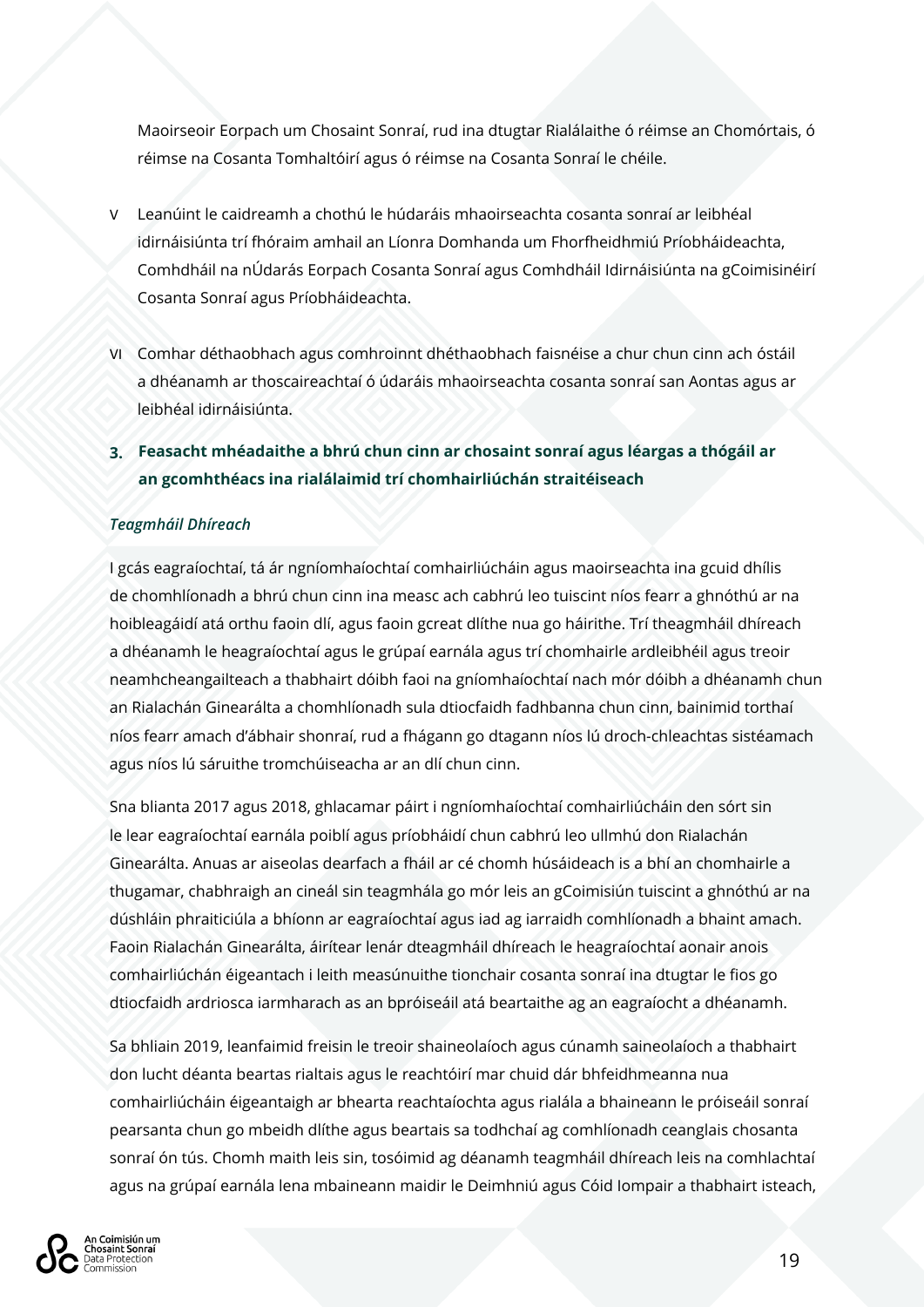#### bunaithe ar ár ngníomh tosaíochta ag 1(IV) thuas.

#### *Treoirlínte agus Comhairle Ghinearálta*

Anuas ar ár dteagmháil dhíreach le heagraíochtaí, déanann an Coimisiún iarracht freastal ar an oiread eagraíochtaí agus is féidir, rud a mhéadódh a leibhéil chomhlíonta, ach treoirlínte agus blaganna a fhoilsiú ar réimsí den dlí um chosaint sonraí agus ar shaincheisteanna tráthúla ar leith.

Sa bhliain 2018, chruthaíomar cumas inmheánach breise le haghaidh treoirlínte a tháirgeadh ar bhonn leanúnach de réir plean oibre atá in ord tosaíochta. Leanfaidh na treoirlínte sin ón gCoimisiún ar aghaidh ag feidhmiú mar chomhlánú ar na treoirlínte fairsinge a bhforbraíonn an Bord Eorpach um Chosaint Sonraí iad agus a rannchuidíonn an Coimisiún go gníomhach leo trí na róil a ghlacann sé mar bhall d'fho-shainghrúpaí an Bhoird Eorpaigh agus mar chomhrapóirtéir agus mar rapóirtéir ar shaincheisteanna éagsúla. Seoladh suíomh Gréasáin nua an Choimisiúin29 ag deireadh na bliana 2018. Is uirlis ríthábhachtach é le haghaidh faisnéis agus treoirlínte a scaipeadh go héifeachtúil ar gach geallsealbhóir.

Le linn na bliana 2019, leanfaimid le faireachán a dhéanamh ar na mionsonraí atá ag teacht aníos faoi tharraingt na Ríochta Aontaithe as an Aontas faoin mBreatimeacht, lena n-áirítear an difear a dhéanfar d'aistrithe sonraí pearsanta chuig an Ríocht Aontaithe agus don obair maoirseachta a dhéanaimid. Leanfaimid le treoir a bhaineann go sonrach leis an mBreatimeacht a eisiúint chuig eagraíochtaí ar fud na bliana agus déanfaimid teagmháil fhairsing le comhlachtaí ionadaíocha, le heagraíochtaí agus le geallsealbhóirí maidir leis na himpleachtaí.

#### *Feachtais Mhéadaithe Feasachta*

Cuid dhílis de ról an Choimisiúin is ea seasamh le cearta cosanta sonraí na ndaoine den phobal agus cur ar chumas daoine a gcearta féin a fheidhmiú. Le linn na bliana 2018 freisin, rinne an Coimisiún cur i gcrích ar mhórthionscnamh dar teideal 'Éire a Ullmhú don Rialachán Ginearálta maidir le Cosaint Sonraí', a raibh mar aidhm leis feasacht a mhéadú ar an Rialachán Ginearálta. Le linn an tionscnaimh, sainaithníodh agus comhordaíodh roinnt sruthanna cumarsáide a bhí dírithe ar fheasacht a mhéadú i measc earnálacha éagsúla agus i measc daoine den phobal. Áiríodh na nithe seo leis na sruthanna sin: feachtas leathan fógraíochta sna meáin; teagmháil dhíreach le baill foirne a labhraíonn ag roinnt mhaith comhdhálacha agus imeachtaí ar leibhéal náisiúnta agus idirnáisiúnta; an micreashuíomh gdprandyou.ie de chuid an Choimisiúin, acmhainní gaolmhara agus treoir ghaolmhar; láithreacht dhigiteach mhéadaithe an Choimisiúin ar na meáin shóisialta; agus an chomhdháil a d'óstáil an Coimisiún chun comhairle shaincheaptha a bhí saineolaíoch agus praiticiúil a thabhairt d'eagraíochtaí earnála poiblí agus d'fhiontair bheaga agus mheánmhéide.

Sna torthaí ar shuirbhéanna náisiúnta ar choimisiúnaigh an Coimisiún iad i mí na Bealtaine 2017 agus i mí na Bealtaine 2018, taispeánadh go raibh méadú faoi dhó ann sa tréimhse sin ar

Coimisiún um

<sup>29 -</sup> Tá suíomh Gréasáin an Choimisiúin ar fáil ag: https://www.dataprotection.ie/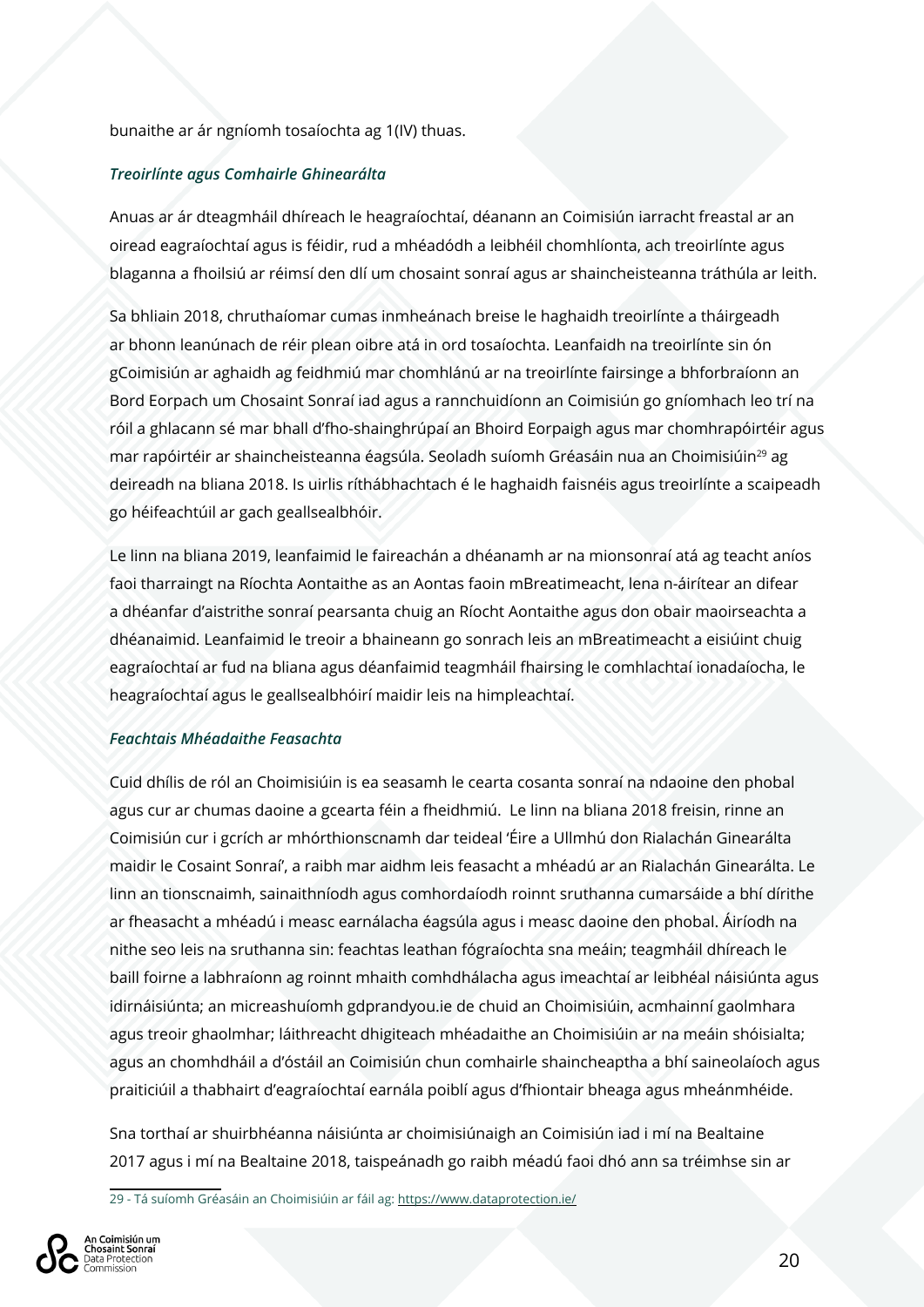fheasacht na hearnála fiontar beag agus meánmhéide ar an Rialachán Ginearálta. I mí na Bealtaine 2018, deimhníodh i dtorthaí an tsuirbhé dheireanaigh go raibh breis agus 90% de ghnóthais eolach ar an Rialachán Ginearálta.

Leanfaidh ár bhfoireann Cumarsáide le faisnéis a scaipeadh trí chainéil Mheán Sóisialta an Choimisiúin, mar atá Twitter agus LinkedIn, ar fud na bliana 2019 chun cur tuilleadh le feasacht an phobail ar shaincheisteanna cosanta sonraí agus ar obair an Choimisiúin. Tá sé beartaithe freisin láithreacht don Choimisiún a fhorbairt ar ardán Instagram go luath sa bhliain 2019. Bainfear an-tairbhe as an láithreacht sin, go háirithe i measc an spriocphobail níos óige (daoine faoi bhun 18 mbliana d'aois) a mbeidh an Coimisiún i mbun teagmhála leis trínár gcomhairliúchán poiblí maidir le próiseáil sonraí pearsanta leanaí agus cearta leanaí mar ábhair shonraí faoin Rialachán Ginearálta maidir le Cosaint Sonraí.

Mar chuid de na tionscnaimh eile mhéadaithe feasachta a reáchtálfaidh an Coimisiún don bhliain 2019, déanfar podchraoltaí agus seimineáir Ghréasáin a léiriú agus a chraoladh. Beidh an fhoireann Cumarsáide ag déanamh anailís ar na ceachtanna a foghlaimíodh ó na chéad gharspriocanna de chur chun feidhme an Rialacháin Ghinearálta chun cabhrú léi a shainaithint cé na réimsí a ndíreofar gníomhaíochtaí méadaithe feasachta an Choimisiúin orthu ar fud na bliana.

Tá sé beartaithe ag an gCoimisiún freisin Líonra Oifigeach Cosanta Sonraí a chur ar bun sa bhliain 2019 chun aitheantas a thabhairt don ról ríthábhachtach a chomhlíonann Oifigigh Chosanta Sonraí i bhfeasacht a n-eagraíochta ar chosaint sonraí a mhéadú, i bprionsabail chosanta sonraí a chur i bhfeidhm ina n-eagraíocht agus ina n-eagraíocht a choimeád cuntasach agus comhlíontach. Cuirfidh an Líonra Oifigeach Cosanta Sonraí ar chumas an Choimisiúin teagmháil dhíreach a dhéanamh leis na geallsealbhóirí tábhachtacha sin agus na dúshláin atá orthu a thuiscint. Rud ba thábhachtaí fós, áfach, cabhróidh sé le comhroinnt an dea-chleachtais agus na gceachtanna a foghlaimíodh i measc Oifigigh Chosanta Sonraí mar thacaíocht idir piaraí, agus é mar aidhm dheiridh aige feabhas a chur ar chomhlíonadh le leas an phobail.

#### *Comhairliúcháin Phoiblí*

Tá geallsealbhóirí iomadúla ilchineálacha a bhfuil dearcthaí éagsúla acu ar leibhéal náisiúnta, ar leibhéal an Aontais agus ar leibhéal idirnáisiúnta ag an gCoimisiún. Chomh maith leis sin, bítear ag méadú ar fheasacht an phobail ar chearta cosanta sonraí agus ar ról an Choimisiúin i seasamh leis na cearta sin. Iarrann daoine den phobal, agus údar acu, a n-ionchur a chur ar fáil sa dóigh a gcomhlíonann an Coimisiún a chuid feidhmeanna. Tá na dearcthaí sin ríthábhachtach don tuiscint atá ag an gCoimisiún ar an gcomhthéacs ina rialálaimid agus ar na bealaí inar féidir linn gníomhú ar an mbealach is éifeachtaí is féidir. Tá sé beartaithe ag an gCoimisiún ionchur a iarraidh ón speictream iomlán geallsealbhóirí i dtaca le saincheisteanna éagsúla sa bhliain 2019. Bainfidh sé

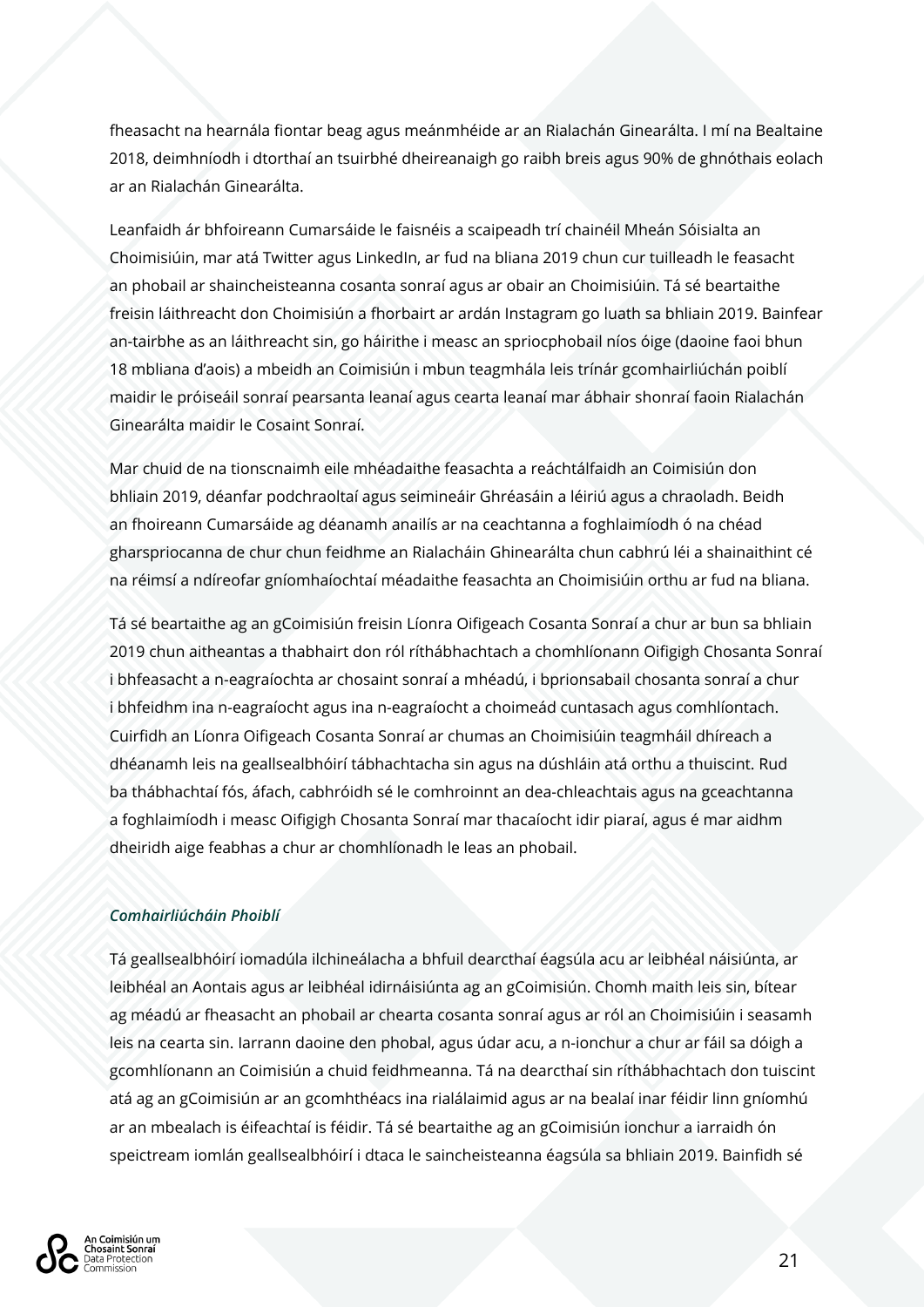úsáid as a shuíomh Gréasáin nua go príomha chun an comhairliúchán poiblí sin a éascú.

Mar bhall den Bhord Eorpach um Chosaint Sonraí, leanann an Coimisiún le tacaíocht láidir a thabhairt don chur chuige caighdeánach trína reáchtáiltear cleachtadh comhairliúcháin phoiblí tar éis gach tacair de threoirlínte an Bhoird Eorpaigh um Chosaint Sonraí a ghlacadh.

Tar éis dó gníomhú mar rapóirtéir le haghaidh na forbartha a rinne Meitheal Oibre Airteagal 29 (réamhtheachtaí an Bhoird Eorpaigh um Chosaint Sonraí) ar na Treoirlínte maidir le Trédhearcacht a foilsíodh ag deireadh na bliana 2017, bhí an Coimisiún i gceannas ar an obair ar na treoirlínte sin a leasú go luath sa bhliain 2018, ag teacht sna sála ar chomhairliúchán oscailte fairsing a reáchtáladh ar fud an Aontais.

Don bhliain 2019, chuir an Coimisiún tús cheana féin le comhairliúchán poiblí fairsing maidir le próiseáil sonraí pearsanta leanaí agus cearta leanaí mar ábhair shonraí faoin Rialachán Ginearálta maidir le Cosaint Sonraí. Tá dhá shruth comhairliúcháin i gceist leis: ceann amháin atá dírithe ar gheallsealbhóirí is aosaigh, agus ceann amháin atá dírithe go díreach ar leanaí agus ar dhaoine óga.

Seoladh an chéad sruth den chomhairliúchán, a bhí dírithe ar gheallsealbhóirí is aosaigh, i mí na Nollag 2018. Beidh an dara sruth comhdhéanta de chomhairliúchán speisialta a bhfuil mar aidhm leis teagmháil dhíreach a dhéanamh le leanaí agus le daoine óga trí ghníomhaíochtaí atá dírithe ar an seomra ranga. Beifear ag seoladh an tsrutha sin den chomhairliúchán i mí Eanáir 2019. Tabharfar cuireadh do gach scoil agus ionad Ógtheagmhála in Éirinn páirt a ghlacadh ann. Bainfidh an Coimisiún úsáid as na freagraí ón dá shruth dá chomhairliúchán chun ábhair threorach a chur le chéile. Áireofar leo sin treoir a ullmhófar go sonrach do leanaí agus do dhaoine óga agus treoir a ullmhófar d'eagraíochtaí a phróiseálann sonraí pearsanta leanaí agus daoine óga. De bhreis air sin, oibreoidh an Coimisiún le geallsealbhóirí sa tionscal, sa rialtas agus san earnáil dheonach agus lena gcomhlachtaí ionadaíocha tar éis an chomhairliúcháin chun a spreagadh go ndréachtófaí cóid iompair chun dea-chleachtais a chur chun cinn i measc eagraíochtaí a phróiseálann sonraí pearsanta leanaí agus daoine óga, i gcomhréir leis na hoibleagáidí sonracha atá air ina leith sin faoin Acht um Chosaint Sonraí, 2018.

Le linn na bliana 2019 freisin, beidh an Coimisiún ag tabhairt faoi chleachtadh fairsing comhairliúcháin maidir le forbairt ár Straitéise Rialála fadtéarmaí. Próiseas atriallach trédhearcach a bheidh sa phróiseas comhairliúcháin sin agus beidh sé ina chuid dhílis den anailís agus den bhreithniú a dhéanfaimid ar ár straitéis sheasmhach agus de na conclúidí a dtiocfaimid orthu ina leith. Táthar ag súil leis go seolfar an chéad phríomhbhabhta den chomhairliúchán poiblí roimh dheireadh na chéad ráithe den bhliain 2019. Beidh an babhta sin bunaithe ar pháipéar réamhchomhairliúcháin ina leagfar amach roinnt de na príomhcheisteanna a dtabharfar aghaidh orthu i Straitéis Rialála an Choimisiúin.

Trí na gníomhartha tosaíochta seo a leanas don bhliain 2019, bainfimid amach na cuspóirí atá

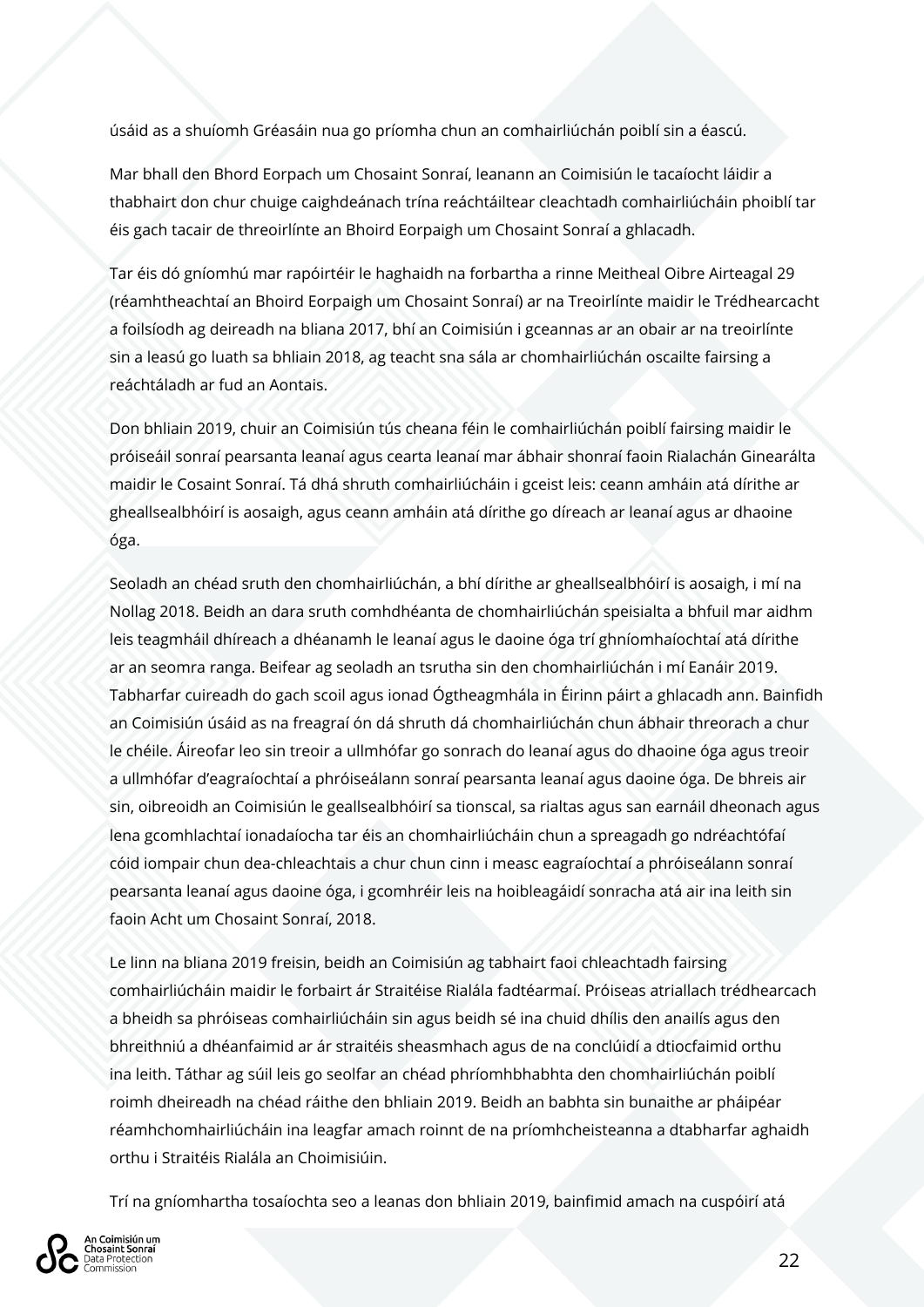againn maidir le feasacht mhéadaithe i measc eagraíochtaí agus an phobail ar chosaint sonraí, le cur chuige breisithe atá dírithe ar an saoránach, agus le léargas níos mó ar an gcomhthéacs ina rialálaimid trí chomhairliúchán straitéiseach:

- I Spriocdhíriú go réamhghníomhach ar eagraíochtaí earnála poiblí agus príobháidí agus teagmháil dhíreach a dhéanamh leo, go háirithe maidir leis an bpróiseáil sonraí is airde riosca, le próiseáil shistéamach sonraí agus le próiseáil mhórscála sonraí.
- II Treoir atá soiléir, ar ardchaighdeán agus tráthúil a thabhairt do rialaitheoirí sonraí agus do phróiseálaithe sonraí, lena n-áirítear tríd an leas is mó a bhaint as suíomh Gréasáin nua an Choimisiúin agus trí chainéil mheán sóisialta, lena n-áirítear treoir a bhaineann leis an mBreatimeacht.
- III Clár for-rochtana in ord tosaíochta a sholáthar do gheallsealbhóirí ar leibhéal náisiúnta, ar leibhéal an Aontais agus ar leibhéal idirnáisiúnta mar phríomhchainteoirí ag comhdhálacha agus páirt a ghlacadh in imeachtaí painéil agus ceardlainne.
- IV Sraith leantach feachtas méadaithe feasachta a fhorbairt agus a chur i ngníomh chun cur tuilleadh le feasacht an phobail ar a gcearta cosanta sonraí agus ar shaincheisteanna a d'fhéadfadh dul i bhfeidhm orthu, agus cur le feasacht an phobail ar an obair a dhéanann an Coimisiún thar ceann saoránach.
- V Tionscnaimh chomhairliúcháin phoiblí an Choimisiúin a chur chun cinn, lena n-áirítear na comhairliúcháin maidir le saincheisteanna leanaí agus le Straitéis Rialála an Choimisiúin, chun go gcuirfear an raon is leithne tuairimí is féidir san áireamh agus chun a chinntiú go dtabharfaidh an Coimisiún aird iomlán thrédhearcach ar na haighneachtaí a gheofar.
- VI Líonra Oifigeach Cosanta Sonraí a chur ar bun, tús a chur le teagmháil ghníomhach a dhéanamh le hOifigigh Chosanta Sonraí chun go dtuigfimid na dúshláin a mbíonn siad ag dul i ngleic leo, struchtúr a chur chun feidhme chun comhroinnt dea-chleachtais agus ceachtanna a foghlaimíodh i measc Oifigigh Chosanta Sonraí a éascú mar thacaíocht idir piaraí, agus treoir agus ábhair threorach a fhorbairt go sonrach dár spriocphobal Oifigeach Cosanta Sonraí.

#### **4. Formhaoirseacht éifeachtach a sholáthar agus ár gcumhachtaí forfheidhmiúcháin a fheidhmiú go cothrom**

Leis an Rialachán Ginearálta, neartaíodh go mór na huirlisí imscrúdúcháin agus forfheidhmiúcháin (ar a dtugtar uirlisí "ceartaitheacha" sa Rialachán Ginearálta) atá ar fáil don Choimisiún, lena n-áirítear, den chéad uair riamh, an chumhacht chun fíneálacha riaracháin suas go dtí €20 milliún, nó 4% den láimhdeachas bliantúil domhanda, a fhorchur.

Nuair is gá, bainfimid leas iomlán as ár gcumhachtaí méadaithe forfheidhmiúcháin agus forchuirfimid smachtbhannaí ar bhealach dleathach, comhréireach agus cothrom ar aon eagraíocht a aimsítear

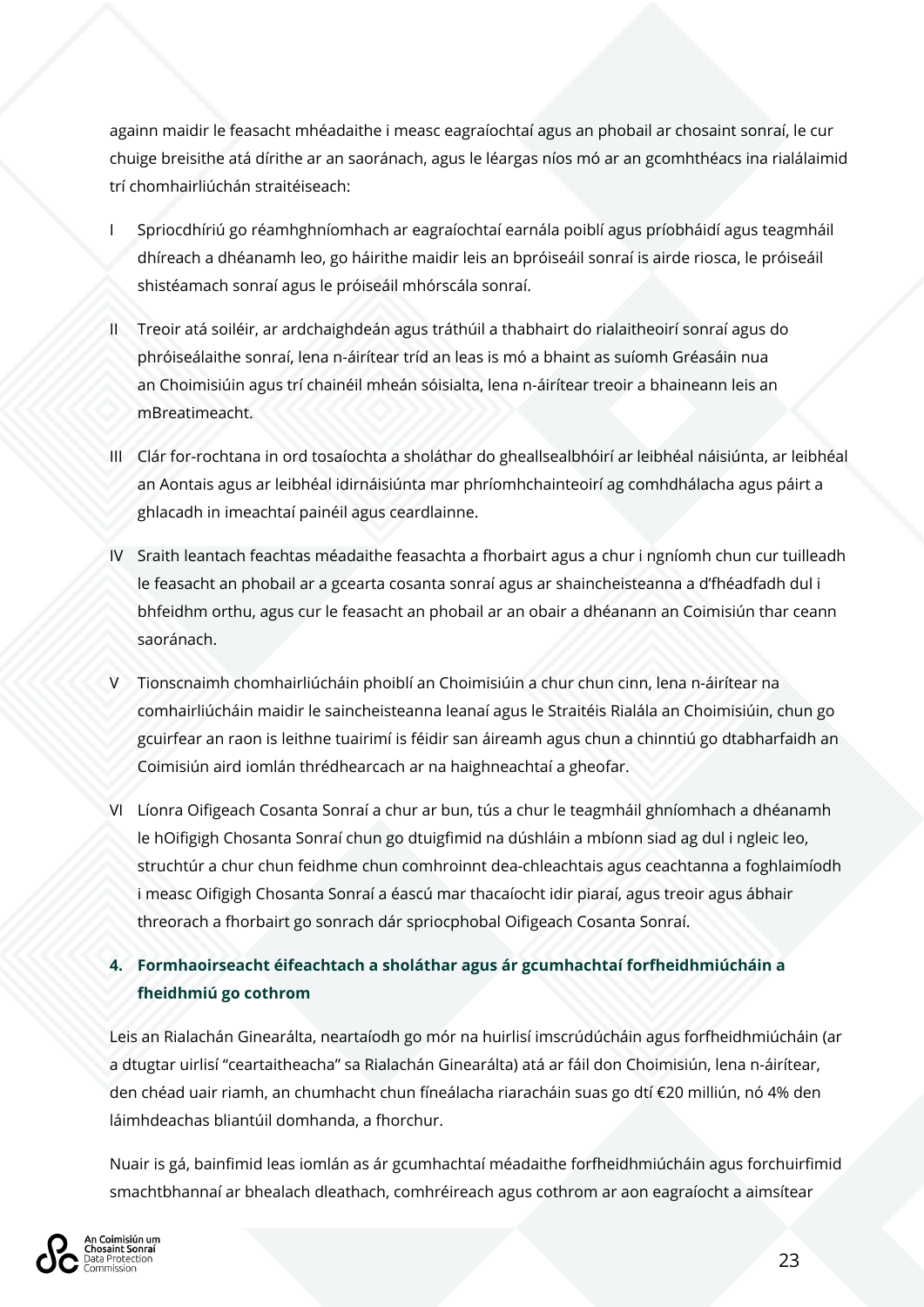a bheith ag sárú an dlí. Gníomhóimid ar bhealach comhsheasmhach, agus comhthéacs sonrach gach cáis á chur san áireamh againn ag an am céanna. Bainfimid úsáid as ár gcumhachtaí méadaithe imscrúdúcháin agus forfheidhmiúcháin chun spriocdhíriú ar réimsí neamhchomhlíonta atá tromchúiseach agus lena mbaineann ardriosca (go háirithe i gcás gur neamhchomhlíonadh sistéamach é), agus cuirfimid ó eagraíochtaí a dteipeann orthu go faillíoch nó d'aon ghnó drochchleachtais a réiteach nó cloí le ceart bunúsach an Aontais chun cosanta sonraí.

Leanfaimid freisin le húsáid a bhaint as ár n-acmhainní chun déileáil go héifeachtúil le gearáin ó dhaoine aonair ar sáraíodh a gcearta cosanta sonraí, dar leo, agus chun cearta sonraí daoine aonair a dheimhniú i gcás go n-aimsítear gur sáraíodh iad.

Soláthróimid formhaoirseacht éifeachtach agus úsáid chothrom, chomhréireach agus éifeachtach ár gcumhachtaí forfheidhmiúcháin trí na gníomhartha tosaíochta seo a leanas don bhliain 2019:

- I Gníomhaíocht rialála a shaothrú, lena n-áirítear smachtbhannaí amhail fíneálacha riaracháin a fhorchur ar bhealach dleathach, cothrom, comhréireach agus éifeachtach, agus aird á tabhairt ar aon seasaimh a forbraíodh ar leibhéal an Aontais, agus é mar chuspóir foriomlán aige comhlíonadh níos fearr agus cuntasacht a bhrú chun cinn i measc eagraíochtaí maidir le seasamh lena n-oibleagáidí i leith ábhair shonraí.
- II Teagmháil éifeachtach a dhéanamh le geallsealbhóirí, lenár macasamhlacha san Aontas agus le comhlachtaí rialála eile chun faireachán agus sainaithint a dhéanamh ar phríomhréimsí cleachtais dhochraigh agus ar neamhchomhlíonadh córais nó ardriosca, rud a bhféadfadh go n-éileofaí bearta imscrúdúcháin agus forfheidhmiúcháin ina leith. Áireofar leis an teagmháil sin rannpháirtíocht an Choimisiúin i Straitéis Forfheidhmiúcháin an Bhoird Eorpaigh um Chosaint Sonraí a fhorbairt agus a chur i ngníomh.
- III Comhlíonadh feabhsaithe na n-oibleagáidí cosanta sonraí a bhrú chun cinn trí fhiosrúcháin ar chuir an Coimisiún tús leo go réamhghníomhach dá thoil féin a dhéanamh go héifeachtúil, go háirithe chun aghaidh a thabhairt ar phróiseáil shistéamach sonraí pearsanta, ar phróiseáil ardriosca sonraí pearsanta agus ar phróiseáil mhórscála sonraí pearsanta.

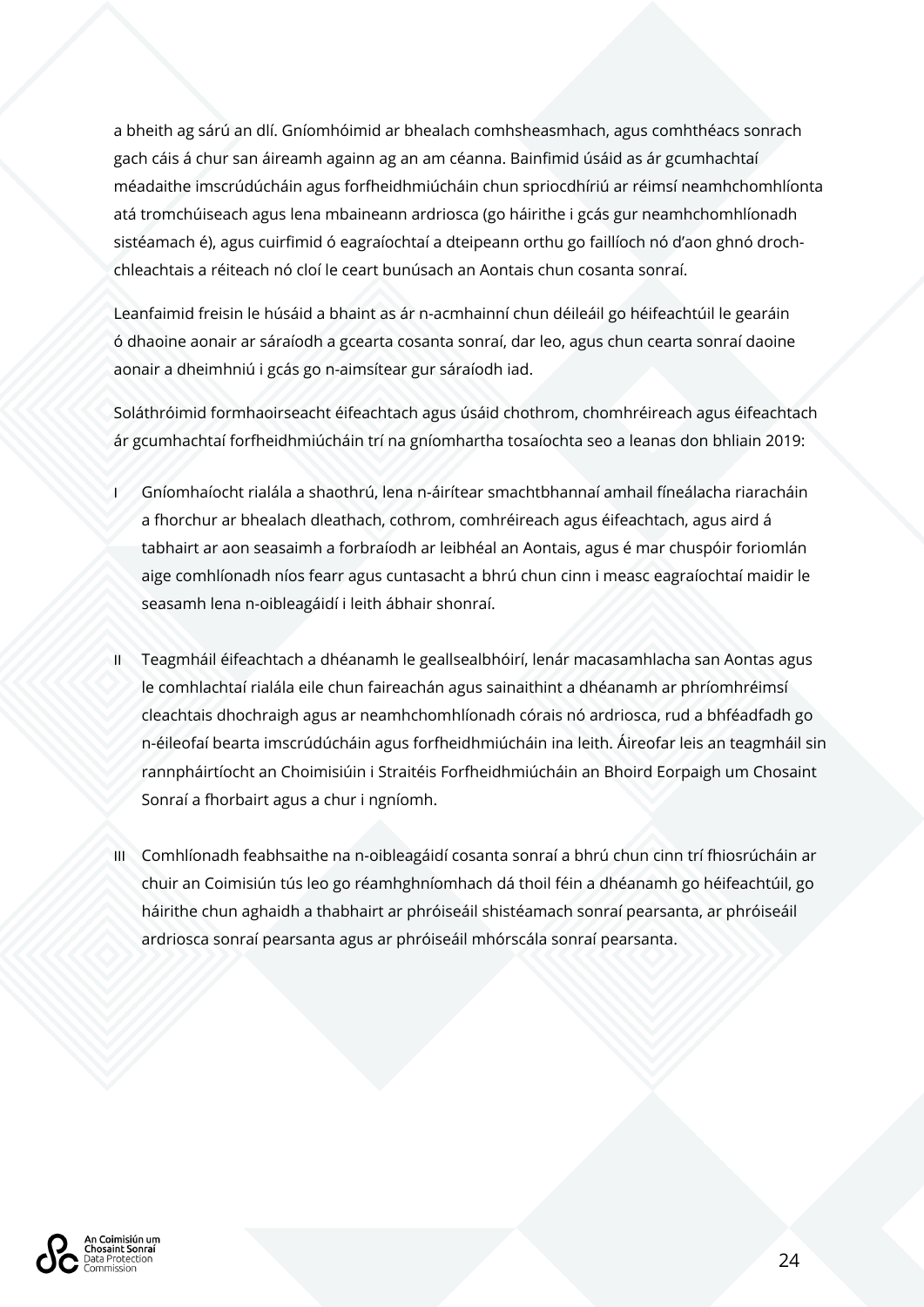# **An Straitéis a Bhaint Amach**

#### **Acmhainní**

A bhuí leis na hacmhainní breise atá leithdháilte ag an Rialtas ar bhuiséad bliantúil an Coimisiún um Chosaint Sonraí le blianta beaga anuas, cumasaíodh don Choimisiún cur leis an gcumas agus leis an acmhainn atá aige rialáil a dhéanamh go héifeachtach faoin gcóras nua cosanta sonraí. Úsáideadh an cistiú breise sin chun baill foirne bhreise, lena n-áirítear speisialtóirí dlí, teicniúla, iniúchóireachta, cumarsáide agus imscrúduithe, agus baill foirne bheartais agus riaracháin a earcú.

Tá ár leithdháileadh buiséid don bhliain 2019 cothrom le €15.2 milliún agus leanfar le é a infheistiú in acmhainní breise foirne; i struchtúir, próisis agus córais nua a chur chun feidhme agus a bheachtú; inár bhfoireann a fhorbairt, a oiliúint agus a bhreisoiliúint; agus i gcumarsáid éifeachtach a dhéanamh le heagraíochtaí agus leis an bpobal. Is é an cuspóir deiridh a bheidh leis sin ar fad ná sinn a chumasú ár bhfeidhmeanna reachtúla a chur i gcrích ar an mbealach is éifeachtaí is féidir.

Beidh cistiú leantach ón Rialtas tar éis na bliana 2019 ríthábhachtach maidir leis an gCoimisiún a chumasú raon feidhme leathan a shainchúraim rialála a chomhlíonadh, na caighdeáin agus na héifeachtúlachtaí a bhaint amach a bhfuiltear ag súil leo ón gCoimisiún i gcoibhneas leis an ról tábhachtach maoirseachta atá againn ar bhonn idirnáisiúnta, agus oibriú go héifeachtach mar chomhlacht rialála neamhspleách.

#### **Cumarsáid**

Déanfaimid cumarsáid atá soiléir, éifeachtach agus tráthúil lenár ngeallsealbhóirí agus leis an bpobal i dtaca lenár gcuid gníomhaíochtaí, straitéisí agus seasamh trí leas a bhaint as na modhanna cumarsáide is cuí agus is éifeachtúla atá ann. Déanfaimid amhlaidh trínár suíomh Gréasáin, trínár ndeasc chabhrach, trí uirlisí meán sóisialta a úsáid, trí theagmháil dhíreach le geallsealbhóirí agus trí pháirt a ghlacadh mar chainteoirí in imeachtaí agus comhdhálacha tábhachtacha réigiúnacha, náisiúnta agus idirnáisiúnta. Leanfaimid le feasacht a mhéadú ar chearta agus oibleagáidí cosanta sonraí agus le cleachtais chomhlíontacha a chur chun cinn. Déanfaimid amhlaidh trí threoir shoiléir ghonta a fhoilsiú agus trí éisteacht leis na tuairimí atá ag ár ngeallsealbhóirí faoi réimsí comhlíonta áirithe a bhfuil seasaimh bheartais agus treoir beartais á bhforbairt ina leith.

#### **Feidhmíocht a Thomhas**

Is doiciméad ardleibhéil é an Ráiteas Straitéise seo, rud ina léirítear na príomhchuspóirí agus na gníomhartha tosaíochta atá sainaitheanta faoi láthair don Coimisiún um Chosaint Sonraí don bhliain 2019. Ní uileghabhálach atá na cuspóirí agus na gníomhartha tosaíochta sin, áfach, agus cuirfear leo agus leasófar iad de réir mar is gá le linn na bliana 2019, go háirithe i gcomhthéacs na